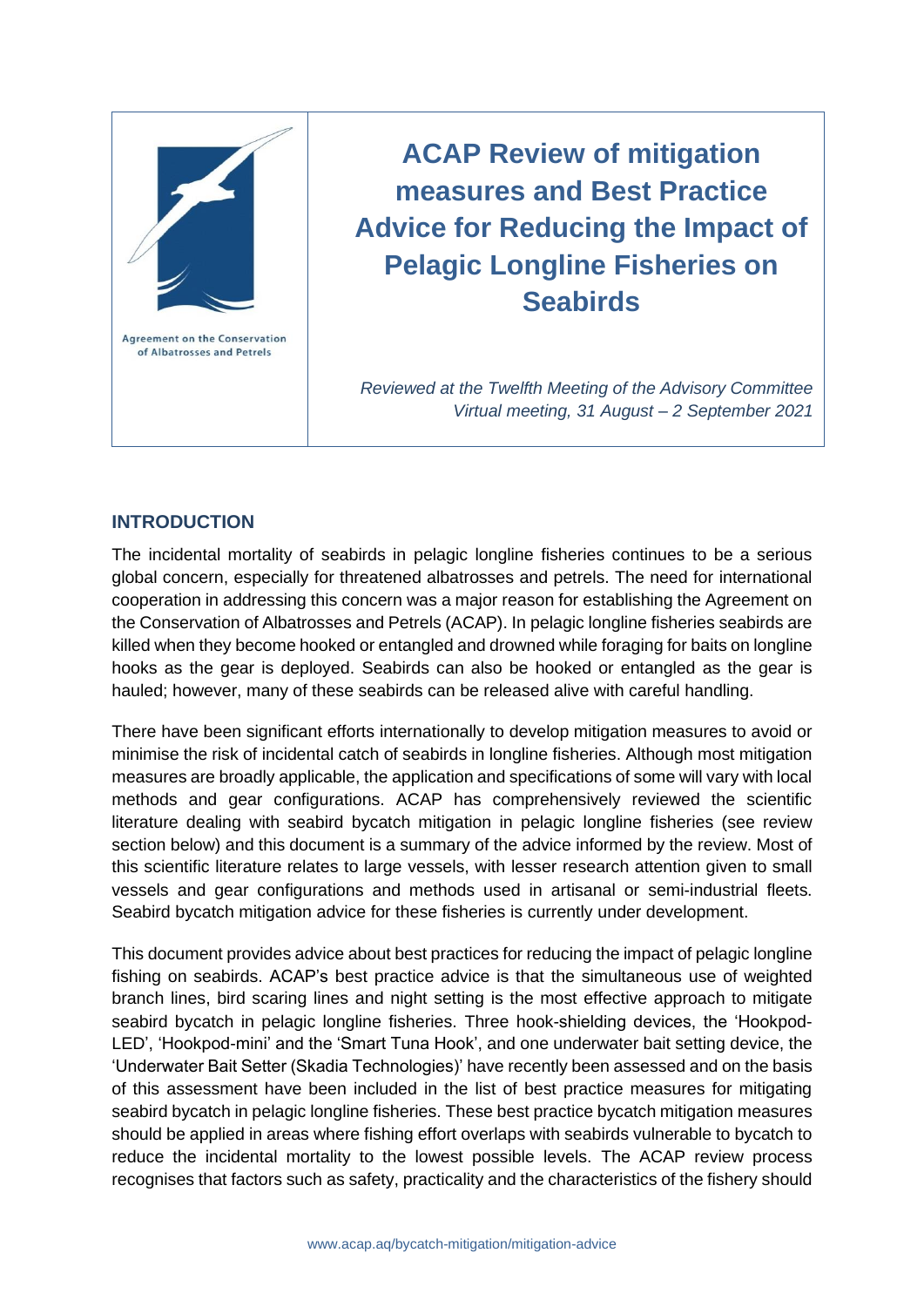also be taken into account when considering the efficacy of seabird bycatch mitigation measures and consequently in the development of advice and guidelines on best practice.

This document also provides information regarding measures that are currently under active development, and which show promise as future best practices in pelagic longline fisheries. ACAP will continue to monitor the development of these improving practices and the results of scientific research about their effectiveness.

Additionally, this document provides information about mitigation measures that are not recommended. A wide range of potential seabird bycatch mitigation measures have been proposed over time; however, not all of these have proven effective. ACAP considers that certain mitigation measures are ineffective, based either on scientific studies, or a lack of evidence in substantiation of claims made about the mitigation measure.

The document comprises two components. The first component provides a summary of ACAP's advice regarding best practice measures for reducing seabird bycatch in pelagic longline fisheries, and the second component outlines the review of mitigation measures that have been assessed for pelagic longline fisheries.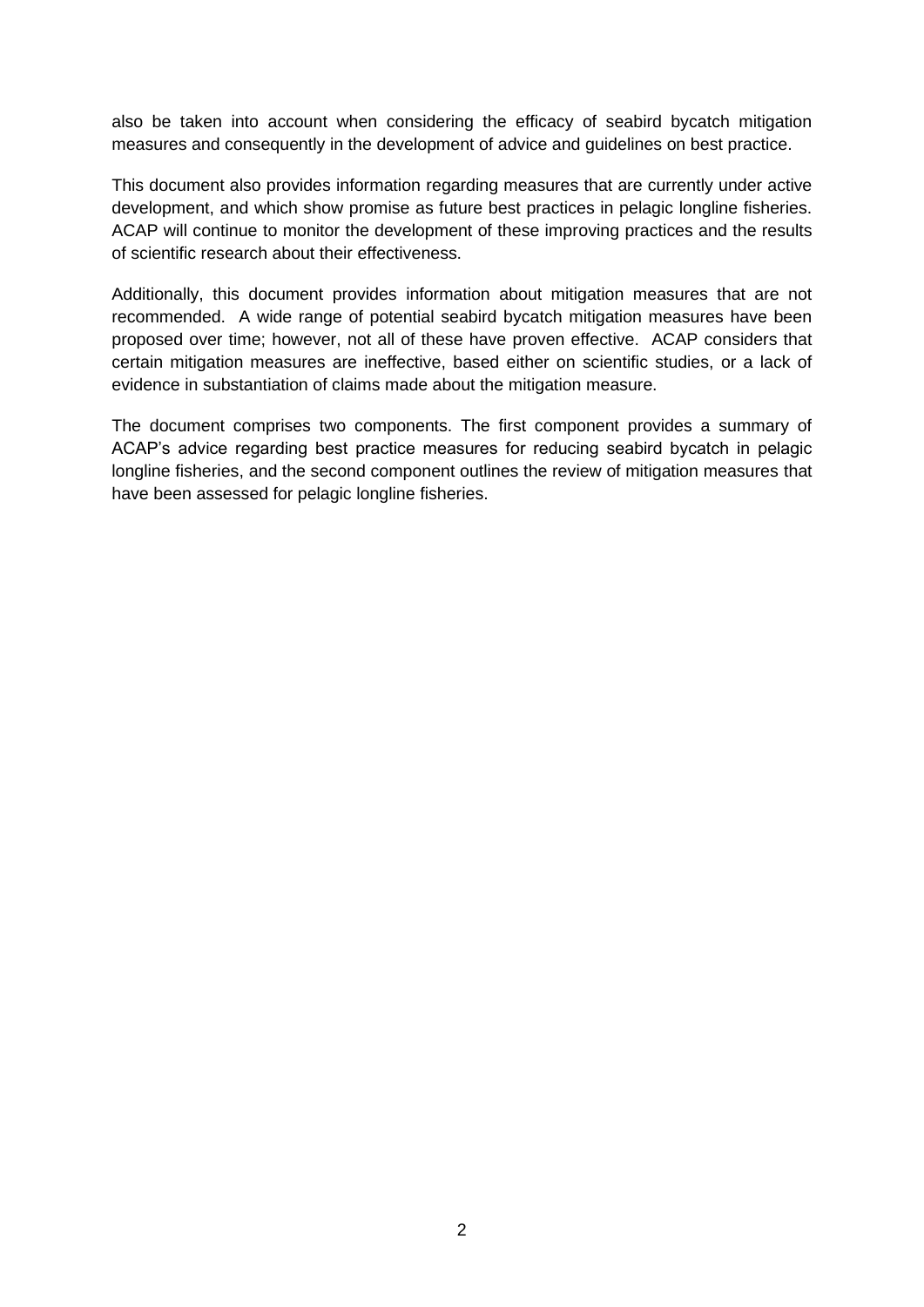

# **ACAP Summary Advice for Reducing the Impact of Pelagic Longline Fisheries on Seabirds**

*Reviewed at the Twelfth Meeting of the Advisory Committee Virtual meeting, 31 August – 2 September 2021*

# **BEST PRACTICE MEASURES**

ACAP recommends that the most effective way to reduce seabird bycatch in pelagic longline fisheries is to use the following three best practice measures **simultaneously: branch line weighting, night setting and bird scaring lines**. Alternatively, the use of an assessed hookshielding device or underwater bait setting device is recommended. A hook-shielding device encases the point and barb of baited hooks until a prescribed depth or immersion time has been reached, and an underwater bait setting device deploys encapsulated baited hooks at the stern of the vessel releasing the baited hooks at a pre-determined depth. These devices are designed to release baited hooks at a depth beyond the diving range of most seabirds to avoid or minimise the risk of seabirds gaining access to the hook and becoming hooked during line setting.

# **1. Branch line weighting**

Branch lines should be weighted to sink the baited hooks rapidly out of the diving range of feeding seabirds. Studies have demonstrated that branch line weighting where there is more mass closer to the hooks, sink most rapidly and consistently; thereby, dramatically reducing seabird attacks on baits and most likely reducing mortalities. Studies of a range of weighting regimes, including placing weights at the hook, have shown no negative effect on target catch rates. Continued refinement of line weighting configurations (mass, number and position of weights and materials) with regard to effectively reducing seabird bycatch and safety concerns through controlled research and application in fisheries, is encouraged.

Increased weighting will shorten but not eliminate the distance behind the vessel in which birds can be caught. Line weighting has been shown to improve the effectiveness of other mitigation methods such as night setting and bird scaring lines, in reducing seabird bycatch. Priority should be accorded to line weighting, providing certain pre-conditions can be met, among other things: (a) weighting regime adequately specified; (b) safety issues adequately addressed; and (c) issues concerning application to artisanal fisheries being taken into account.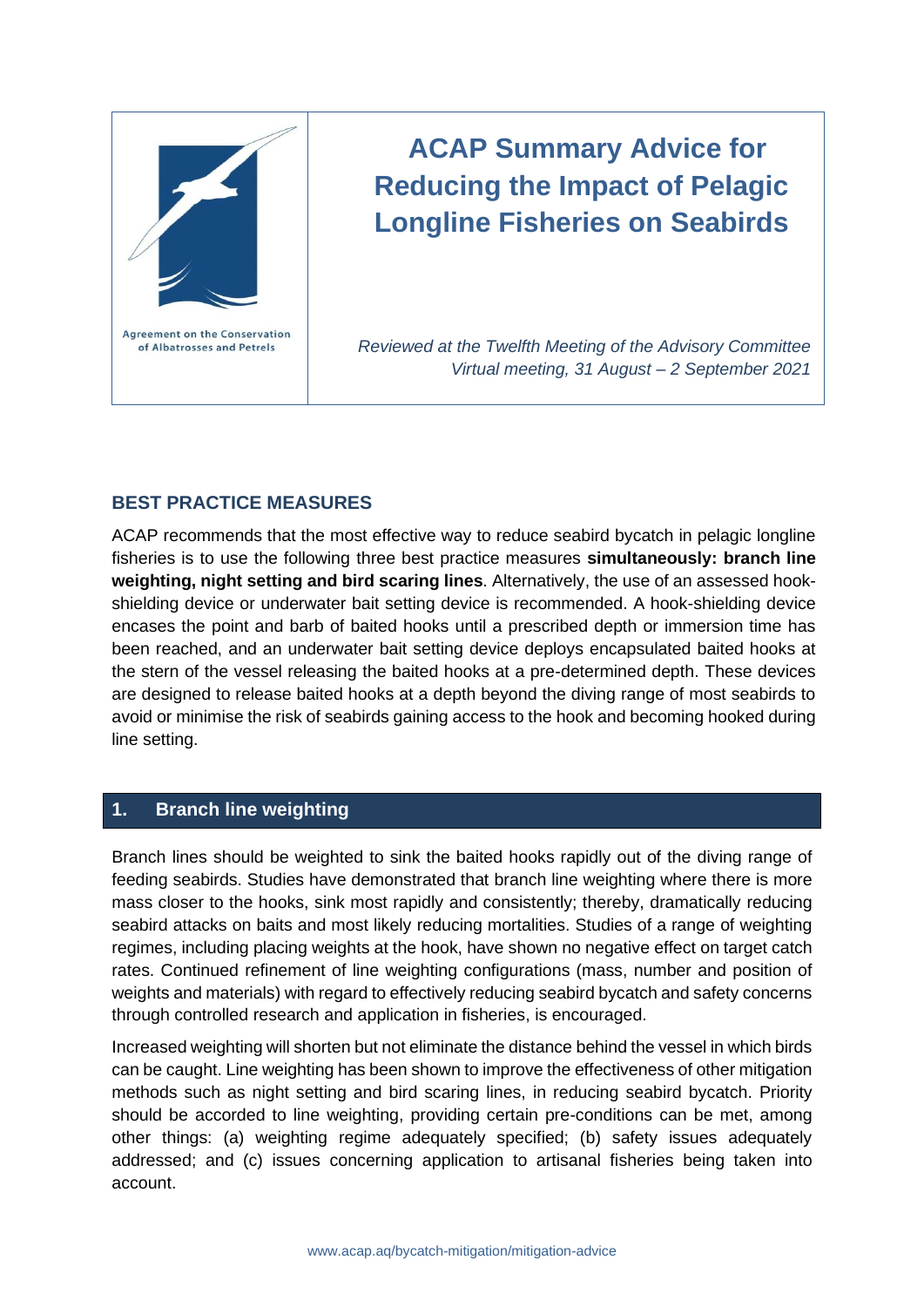Current recommended minimum standards for branch line weighting configurations include the following:

- **(a)** 40 g or greater attached within 0.5 m of the hook; or
- **(b)** 60 g or greater attached within 1 m of the hook; or
- **(c)** 80 g or greater attached within 2 m of the hook.

Line weighting is integral to the fishing gear and, compared to bird scaring lines and night setting, has the advantage of being more consistently implemented, hence facilitating compliance and port monitoring.

# **2. Night setting**

Setting longlines at night (defined as the time between the end of nautical twilight and before nautical dawn as set out in the Nautical Almanac tables for relevant latitude, local time and date) is highly effective at reducing incidental mortality of seabirds because the majority of vulnerable seabirds are inactive at night. However, night setting is not as effective for crepuscular/ nocturnal foragers (e.g. White-chinned Petrels, *Procellaria aequinoctialis*). The effectiveness of this measure may be reduced during bright moonlight and when using intense deck lights, and is less practical in high latitudes during summer, when the time between nautical dusk and dawn is limited.

Night setting is recognised as consistently defined, widely reflected in conservation and management measures and has benefit as a primary mitigation measure, as it has the potential for compliance monitoring through VMS and other tools.

# **3. Bird scaring lines**

Properly designed and deployed bird scaring lines (BSLs) deter birds from sinking baits, dramatically reducing seabird attacks and related mortalities. A bird scaring line runs from a high point at the stern to a device or mechanism that creates drag at its terminus. Brightly coloured streamers hanging from the aerial extent of the line scare birds from flying to and under the line, preventing them from reaching the baited hooks.

BSLs should be the lightest practical strong fine line. Lines should be attached to the vessel with a barrel swivel to minimise rotation of the line from torque created as it is dragged behind the vessel. Long streamers should be attached with a swivel to prevent them from rolling up onto the BSL. Towed objects should be attached at the terminus of the BSL to increase drag. BSLs are at risk of tangling with float lines leading to lost bird scaring lines, interruptions in vessel operations and in some cases lost fishing gear. Alternatives, such as adding short streamers to the in-water portion of the line, can enhance drag while minimising tangles with float lines. Weak links (breakaways) should be incorporated into the in-water portion of the line for safety reasons and to minimize operational problems associated with lines becoming tangled.

It is recommended to use a weak link to allow the BSL to break-away from the vessel in the event of a tangle with the main line, and, a secondary attachment between the bird scaring line and the vessel to allow the tangled BSL to be subsequently attached to mainline and recovered during the haul.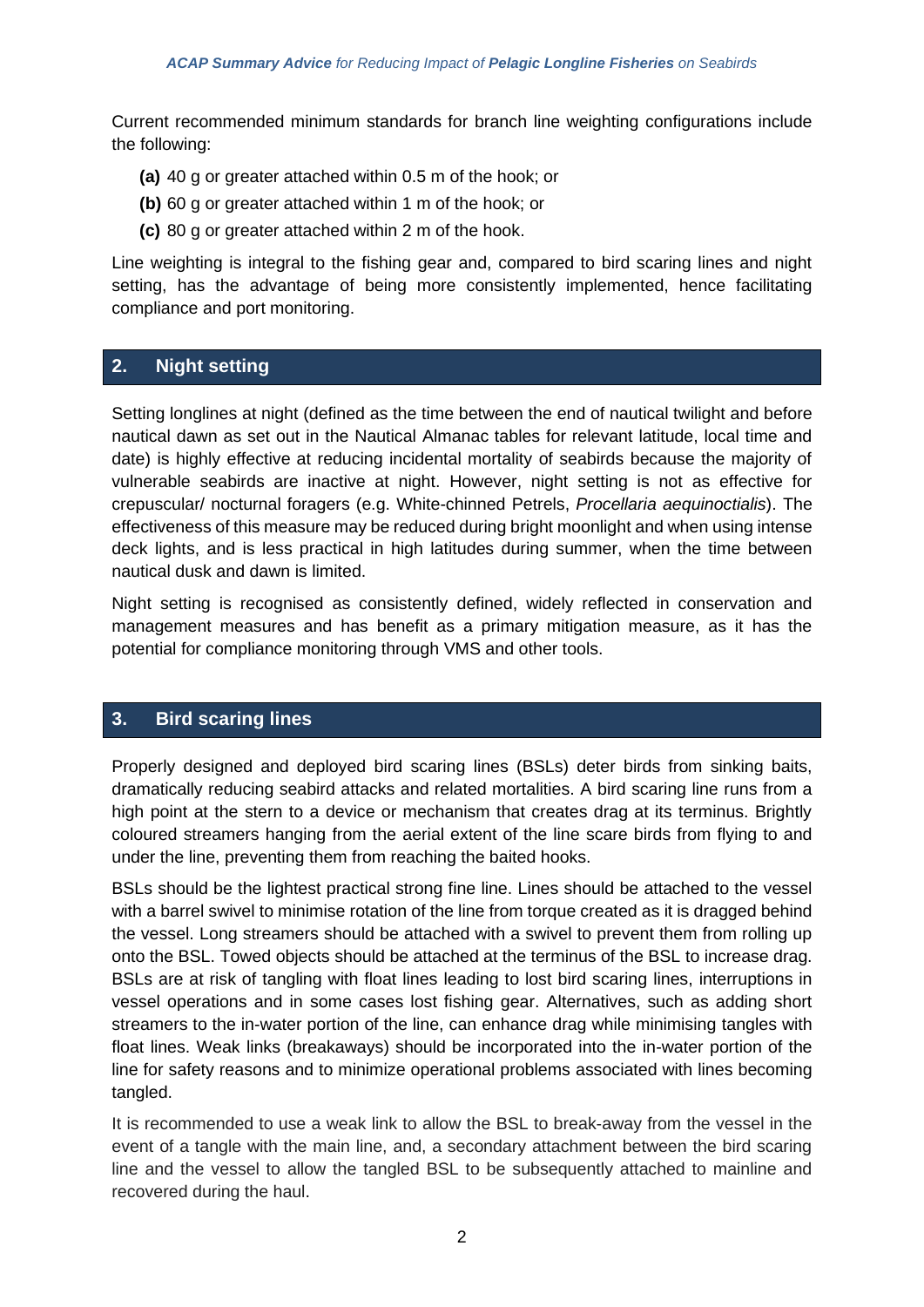Sufficient drag must be created to maximise aerial extent and maintain the line directly behind the vessel during crosswinds. To avoid tangling, this is best achieved using a long in-water section of rope or monofilament.

Given operational differences in pelagic longline fisheries due to vessel size and gear type, bird scaring lines specifications have been divided into recommendations for vessels greater than 35 metres and those less than 35 metres in length.

# **3. a) Recommendations for vessels ≥35 m total length**

Simultaneous use of two BSLs, one on each side of the sinking longline, provides maximum protection from bird attacks under different wind conditions. The setup for BSLs should be as follows:

- BSLs should be deployed to maximise the aerial extent, which is a function of vessel speed, height of the attachment point to the vessel, drag, and weight of bird scaring line materials.
- To achieve a minimum recommended aerial extent of 100 m, BSLs should be attached to the vessel such that they are suspended from a point a minimum of 8 m above the water at the stern.
- BSLs should contain a mix of brightly coloured long and short streamers placed at intervals of no more than 5 m. Long streamers should be attached to the line with swivels to prevent streamers from wrapping around the line. All long streamers should reach the sea-surface in calm conditions.
- Baited hooks should be deployed within the area bounded by the two BSLs. If using bait-casting machines, they should be adjusted so as to land baited hooks within the area bounded by the BSLs.

If large vessels use only one BSL, it should be deployed windward of the sinking baits. If baited hooks are set outboard of the wake, the BSL attachment point to the vessel should be positioned several metres outboard of the side of the vessel that baits are deployed.

# **3. b) Recommendations for vessels <35 m total length**

Two designs have been shown to be effective:

- **1.** a design with a mix of long and short streamers, that includes long streamers placed at 5 m intervals over at least the first 55 m of the BSL. Streamers may be modified over the first 15 m to avoid tangling, and
- **2.** a design that does not include long streamers. Short streamers (no less than 1 m in length) should be placed at 1 m intervals along the length of the aerial extent.

In all cases, streamers should be brightly coloured. To achieve a minimum recommended aerial extent of 75 m, BSLs should be attached to the vessel such that they are suspended from a point a minimum of 6 m above the water at the stern.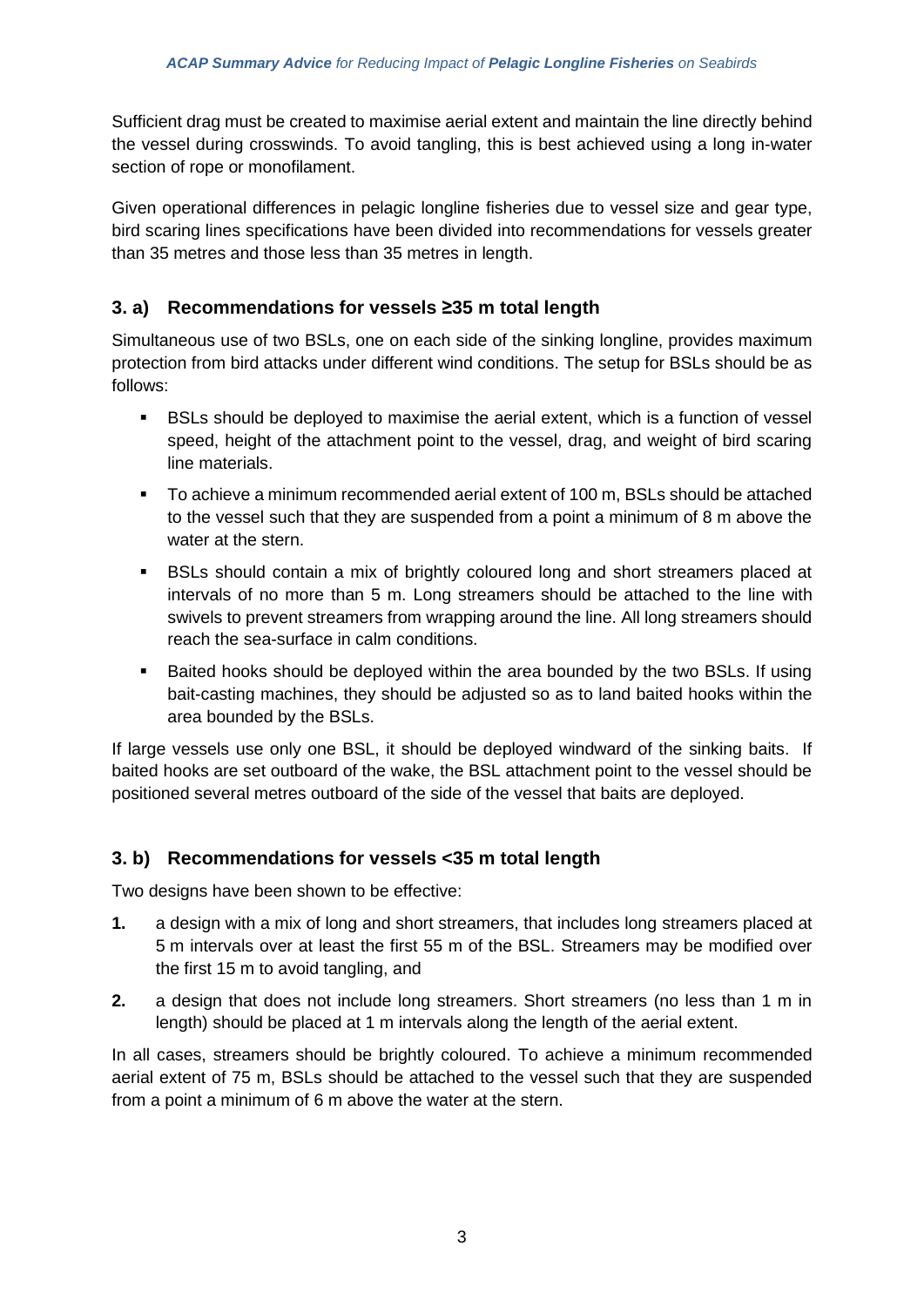# **4. Hook-shielding devices**

Hook-shielding devices encase the point and barb of baited hooks to prevent seabird attacks during line setting until a prescribed depth is reached (a minimum of 10 metres), or until after a minimum period of immersion has occurred (a minimum of 10 minutes) that ensures that baited hooks are released beyond the foraging depth of most seabirds. The following performance requirements are used by ACAP to assess the efficacy of hook-shielding devices in reducing seabird bycatch:

- **(a)** the device shields the hook until a prescribed depth of 10 m or immersion time of 10 minutes is reached;
- **(b)** the device meets current recommended minimum standards for branch line weighting described in Section 1; and
- **(c)** experimental research has been undertaken to allow assessment of the effectiveness, efficiency and practicality of the technology against the ACAP best practice seabird bycatch mitigation criteria developed for assessing and recommending best practice advice on seabird bycatch mitigation measures.

Devices assessed as having met the performance requirements listed above will be considered best practice. At this time, the following devices have been assessed as meeting these performance requirements and are therefore considered to represent best practice:

- **1.** '**Hookpod-LED**' 68 g minimum weight that is positioned at the hook, encapsulating the barb and point of the hook during setting, and remains attached until it reaches 10 m in depth, when the hook is released (Barrington 2016a, Sullivan *et al*. 2018).
- **2. 'Hookpod-mini'** 48 g minimum weight that is positioned at the hook, encapsulating the barb and point of the hook during setting, and remains attached until it reaches 10 m in depth, when the hook is released (Goad *et al.* 2019, Gianuca *et al.* 2021, Sullivan & Barrington 2021).
- **3.** '**Smart Tuna Hook**' 40 g minimum weight that is positioned at the hook, encapsulating the barb and point of the hook during setting, and remains attached for a minimum period of 10 minutes after setting, when the hook is released (Baker *et al*. 2016, Barrington 2016b)

The assessment of these devices as best practice is conditional on continuing to meet the above performance requirements.

# **5. Underwater Bait Setting devices**

Underwater Bait Setting devices deploy baited hooks at a pre-determined depth immediately at the stern of the vessel. Underwater Bait Setting devices deploy baited hooks individually underwater down a track fitted to the fishing vessel's transom enclosed in a capsule or similar device to eliminate any visual stimulus for seabirds following the vessel. The capsule is pulled quickly underwater to a predetermined target depth that can be adjusted in response to the dive capabilities of seabirds attending the vessel during line setting to prevent interactions. The following performance requirements are used by ACAP to assess the efficacy of underwater bait setting devices in reducing seabird bycatch: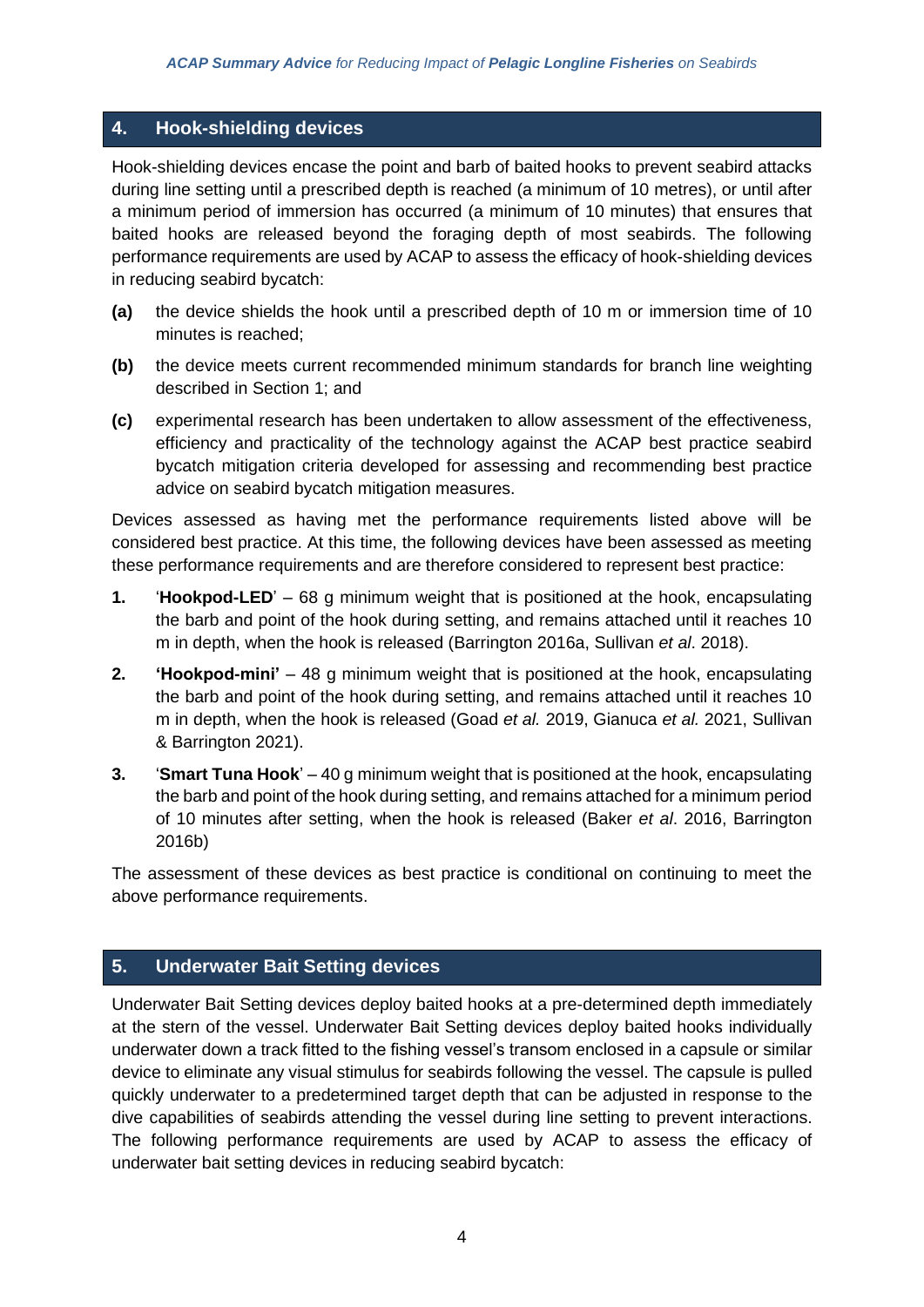- **(a)** the device deploys encapsulated hooks in a vertical manner at the stern of the vessel until a minimum prescribed depth of 5 m is reached;
- **(b)** branch lines meet current recommended minimum standards for branch line weighting described in Section 1; and
- **(c)** experimental research has been undertaken to allow assessment of the effectiveness, efficiency and practicality of the technology against the ACAP best practice seabird bycatch mitigation criteria developed for assessing and recommending best practice advice on seabird bycatch mitigation measures.

Devices assessed as having met the performance requirements listed above will be considered best practice. At this time, the following device has been assessed as meeting these performance requirements and is therefore considered to represent best practice:

**1. 'Underwater Bait Setter (Skadia Technologies)'** – a computer operated and hydraulically powered machine that deploys baited hooks individually underwater in a capsule, and where recommended minimum standards for branch line weighting are met. The capsule is pulled down a removable track fitted to the vessel's transom and then catapulted to a target depth. The capsule descends along the track at 6 m.sec<sup>-1</sup> and thereafter at ≥3 m.sec<sup>-1</sup> (Robertson et al, 2015, Robertson et al. 2018, Barrington 2021).

The assessment of an Underwater Bait Setting device as best practice is conditional on the device continuing to meet the above performance requirements.

# **6. Time-Area fishery closures**

The temporary closure of important seabird foraging areas (e.g. areas adjacent to important seabird colonies during the breeding season or highly productive waters when large numbers of aggressively feeding seabirds are present) to fishing will eliminate incidental mortality of seabirds in that area.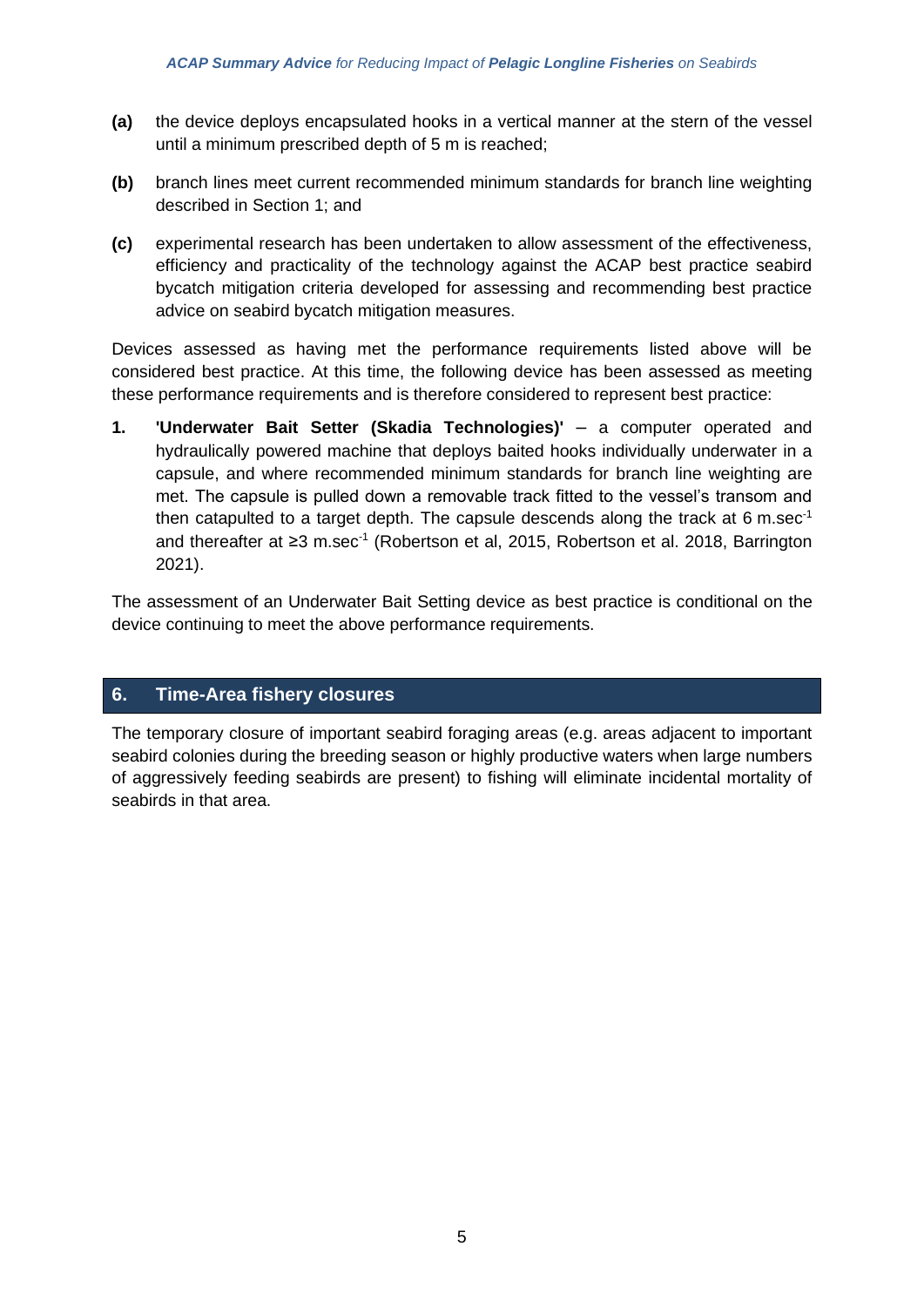# **OTHER RECOMMENDATIONS**

**Side-setting with line weighting and bird curtain (North Pacific):** Research conducted in the North Pacific indicates that side-setting was more effective than other simultaneously trialled mitigation measures, including setting chutes and blue-dyed bait (Gilman *et al.,* 2003b). It should be noted that these tests were conducted in a single pilot scale trial of 14 days in the Hawaiian pelagic longline fishery for tuna and swordfish with an assemblage of surfacefeeding seabirds. This method requires testing in the Southern Ocean with deeper-diving species and at a larger spatial scale, before it can be considered as a recommended approach beyond the pilot fishery.

Side-setting **must** be used in combination with ACAP best practice recommendations for line weighting in order to increase sink rates forward of the vessel's stern, and hooks should be cast well forward of the setting position, but close to the hull of the vessel, to allow hooks time to sink as far as possible before they reach the stern. Bird curtains, a horizontal pole with vertical streamers, positioned aft of the setting station, may deter birds from flying close to the side of the vessel. The combined use of side-setting, line weighting and a bird curtain should be considered as a single measure.

**Mainline tension:** Setting longlines into propeller turbulence (wake) should be avoided because it slows the sink rates of baited hooks.

**Live vs. dead bait:** Use of live bait should be avoided. Individual live baits can remain near the water surface for extended periods, thus increasing the likelihood of seabird captures.

**Bait hooking position:** Baits hooked in either the head (fish), or tail (fish and squid) are recommended because they sink significantly faster than baits hooked in the mid-back (fish) or upper mantle (squid).

**Offal and discard discharge management:** Offal and discards should not be discharged during line setting. During line hauling, offal and used baits should preferably be retained or discharged on the opposite side of the vessel from that on which the line is hauled. All hooks should be removed and retained on board before discards are discharged from the vessel.

# **MITIGATION MEASURES THAT ARE NOT RECOMMENDED**

ACAP considers that the following measures lack scientific substantiation as technologies or procedures for reducing the impact of pelagic longlines on seabirds.

**Line shooters:** No experimental evidence of effectiveness in pelagic longline fisheries.

**Olfactory deterrents:** No evidence of effectiveness in pelagic longline fisheries.

**Hook size and design**: Changes to hook size and design may reduce the chance of seabird mortality in longline fisheries but have not been adequately studied.

**Blue dyed bait:** No experimental evidence of effectiveness in pelagic longline fisheries. Insufficiently researched.

**Bait thaw status:** No evidence that the thaw status of baits has any effect on the sink rate of baited hooks set on weighted lines.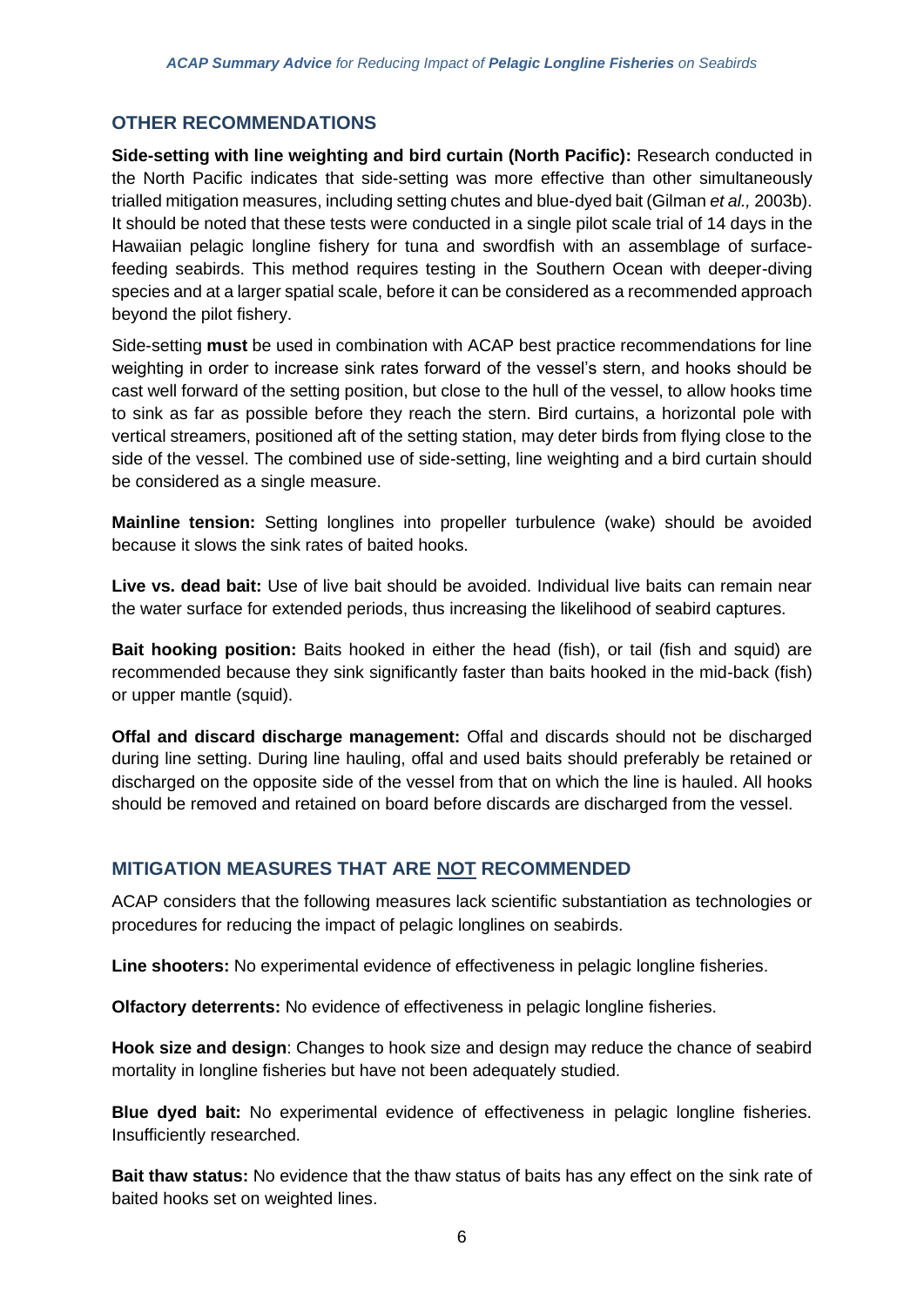**Laser technology:** Although the use of lasers may presently be occuring on some vessels, and some research work has been initiated, there is currently no evidence of effectiveness, and serious concerns remain regarding the potential impacts on the health of individual birds remain.

The ACAP review of seabird bycatch mitigation measures for pelagic longline fisheries is presented in the following section.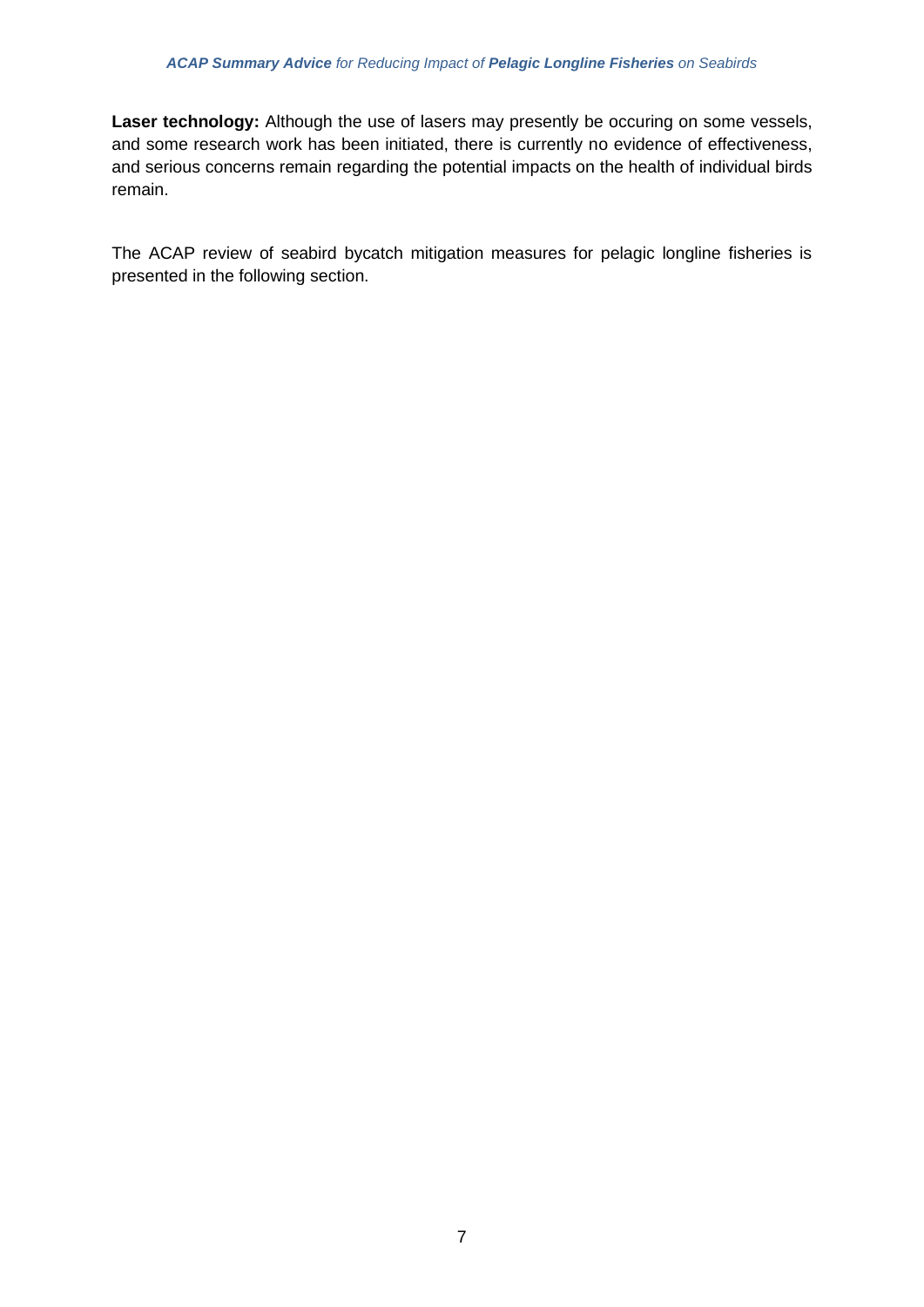

# **ACAP Review of Seabird Bycatch Mitigation Measures for Pelagic Longline Fisheries**

*Reviewed at the Twelfth Meeting of the Advisory Committee Virtual meeting, 31 August – 2 September 2021*

# **INTRODUCTION**

A range of technical and operational mitigation methods have been designed or adapted for use in pelagic longline fisheries to reduce incidental mortality of seabirds. Operationally, peak areas and periods of seabird foraging activity should be avoided. Effective technical methods include actively deterring birds from, and minimising the visibility of, baited hooks. Vessels need to be made less attractive to birds, and the distance astern and time baited hooks are available to birds should be reduced. Mitigation methods need to be easy and safe to implement, cost effective, enforceable and should not reduce catch rates of target species or increase the bycatch rates of other protected species.

The feasibility, effectiveness and specifications of mitigation measures may vary by area, seabird assemblage, fishery, vessel size, and gear configuration. Some of the mitigation methods are well established and explicitly prescribed in pelagic longline fisheries; however, additional measures are undergoing further testing and refinements.

The Seabird Bycatch Working Group (SBWG) of ACAP has comprehensively reviewed the scientific literature dealing with seabird bycatch mitigation in pelagic fisheries and this document is a distillation of that review. Currently, simultaneous use of weighted branch lines, bird scaring lines and night setting, or use of one of the assessed hook-shielding and underwater bait setting devices, is considered best practice mitigation for reducing seabird bycatch in pelagic longline fisheries. Three hook-shielding devices (the 'Hookpod-LED', the 'Hookpod-mini' and the 'Smart Tuna Hook') and one underwater bait setting device (the 'Underwater Bait Setter (Skadia Technologies)') have been assessed.

# **THE ACAP REVIEW PROCESS**

At each of its meetings, the ACAP SBWG considers any new research or information pertaining to seabird bycatch mitigation in pelagic longline fisheries. The following criteria are used by ACAP to guide the assessment process, and to determine whether a particular fishing technology or measure can be considered best practice to reduce the incidental mortality of albatrosses and petrels in fishing operations.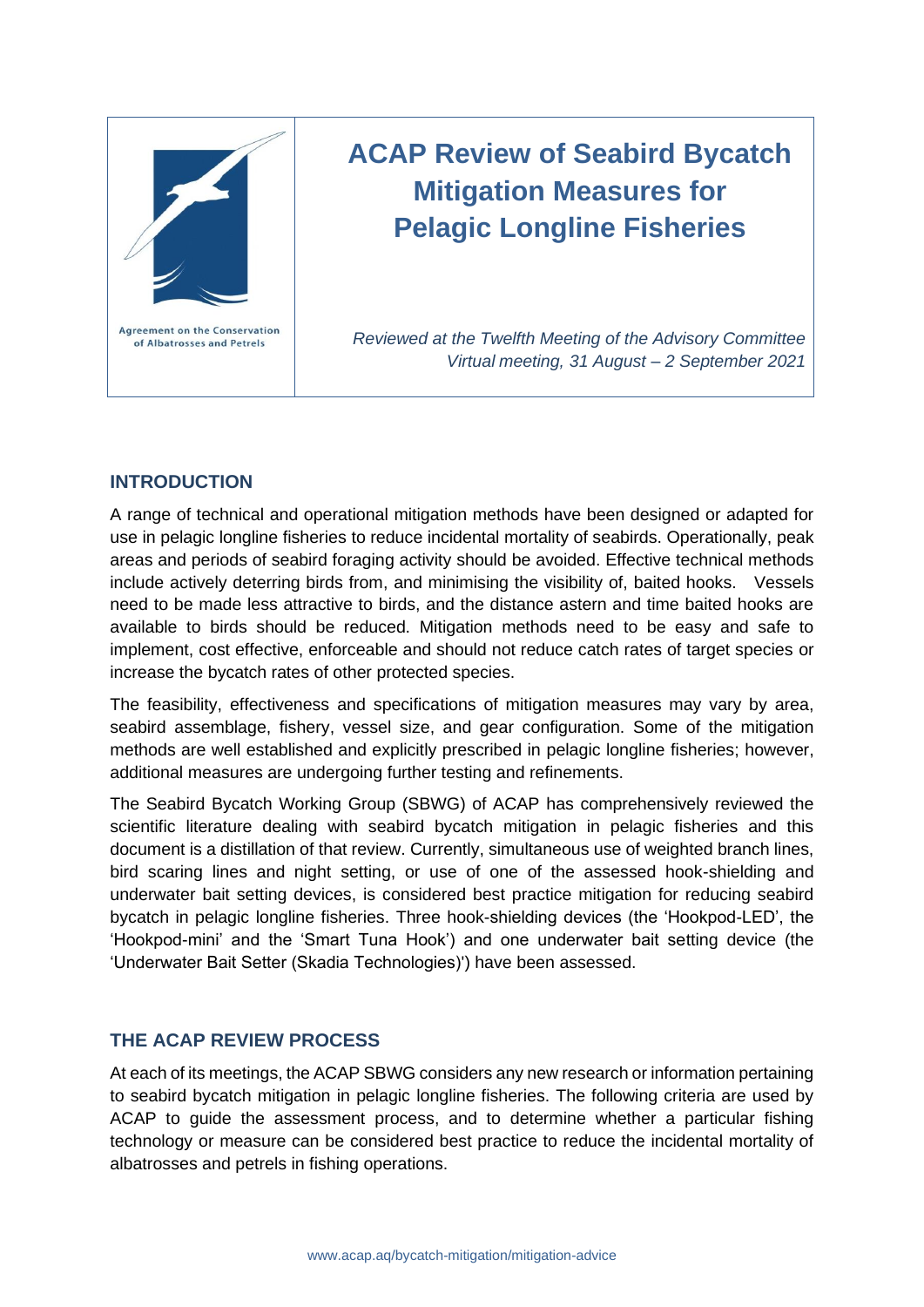### **Best Practice Seabird Bycatch Mitigation Criteria and Definition**

- **i.** Individual fishing technologies and techniques should be selected from those shown by experimental research to significantly<sup>1</sup> reduce the rate of seabird incidental mortality<sup>2</sup> to the lowest achievable levels. Experimental research yields definitive results when performance of candidate mitigation technologies is compared to a control (no deterrent), or to status quo in the fishery. When testing relative performance of mitigation approaches, analysis of fishery observer data can be plagued with a myriad of confounding factors. Where a significant relationship is demonstrated between seabird behaviour and seabird mortality in a particular system or seabird assemblage, significant reductions in seabird behaviours, such as the rate of seabirds attacking baited hooks, can serve as a proxy for reduced seabird mortality. Ideally, where simultaneous use of fishing technologies and practices is recommended as best practice, research should demonstrate significantly improved performance of the combined measures.
- **ii.** Fishing technologies and techniques, or a combination thereof, should have clear and proven specifications and minimum performance standards for their deployment and use. Examples would include: specific bird scaring line designs (lengths, streamer length and materials; etc.), number (one vs. two) and deployment specifications (such as aerial extent and timing of deployment); night fishing defined by the time between the end of nautical dusk and start of nautical dawn; and, line weighting configurations specifying mass and placement of weights or weighted sections.
- **iii.** Fishing technologies and techniques should be demonstrated to be practical, cost effective and widely available. Commercial fishing operators are likely to select for seabird bycatch reduction measures and devices that meet these criteria including practical aspects concerning safe fishing practices at sea.
- **iv.** Fishing technologies and techniques should, to the extent practicable, maintain catch rates of target species. This approach should increase the likelihood of acceptance and compliance by fishers.
- **v.** Fishing technologies and techniques should, to the extent practicable not increase the bycatch of other taxa. For example, measures that increase the likelihood of catching other protected species such as sea turtles, sharks and marine mammals, should not be considered best practice (or only so in exceptional circumstances).
- **vi.** Minimum performance standards and methods of ensuring compliance should be provided for fishing technologies and techniques, and clearly specified in fishery regulations. Relatively simple methods to check compliance should include, but not be limited to, port inspections of branch lines to determine compliance with branch line weighting, determination of the presence of davits (tori poles) to support bird scaring lines, and inspections of bird scaring lines for conformance with design requirements. Compliance monitoring and reporting should be a high priority for enforcement authorities.

 $1$  Any use of the word 'significant' in this document is meant in the statistical context

<sup>&</sup>lt;sup>2</sup> This may be determined by either a direct reduction in seabird mortality or by reduction in seabird attack rates, as a proxy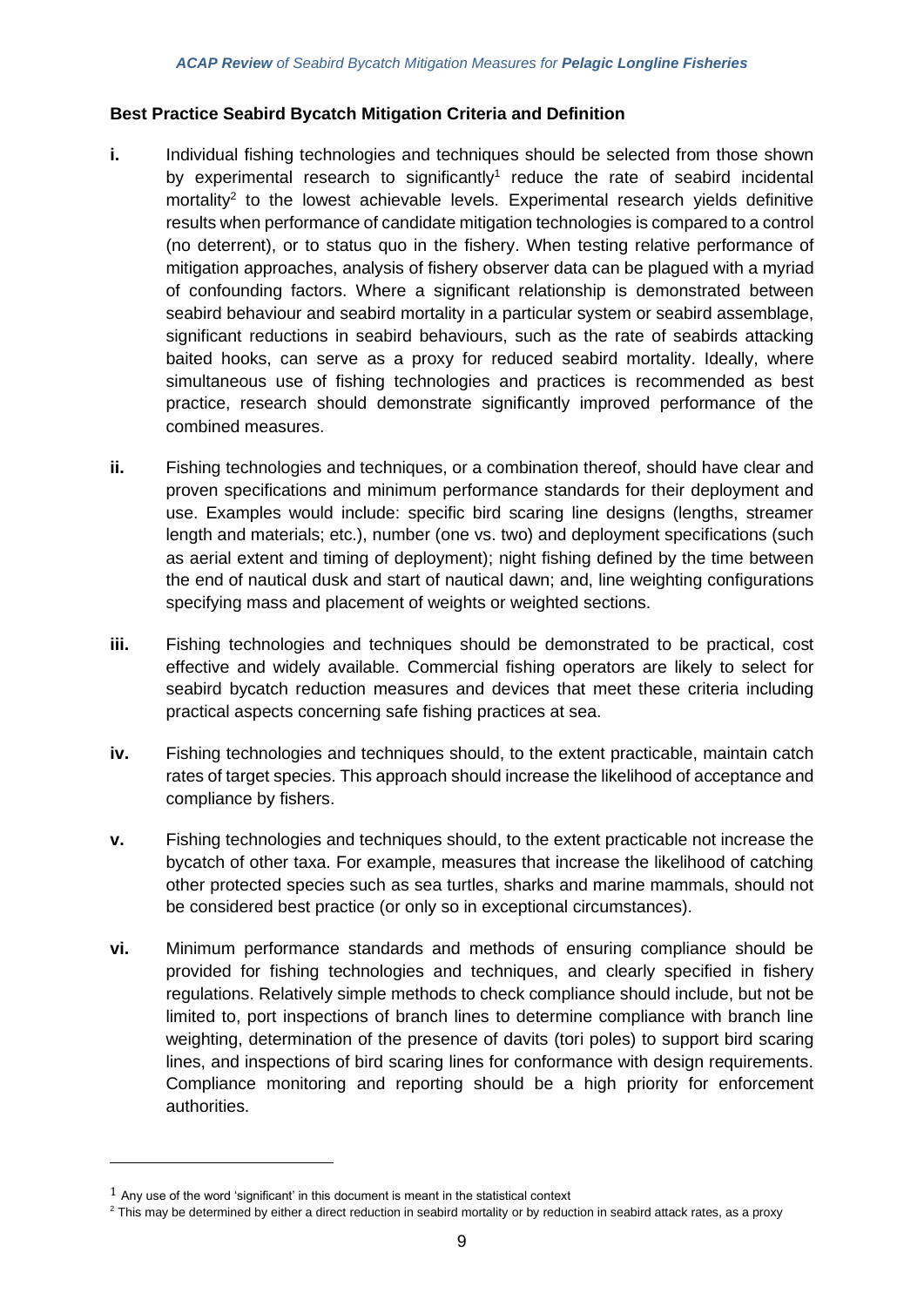On the basis of these criteria, the scientific evidence for the effectiveness of mitigation measures or fishing technologies/techniques in reducing seabird bycatch is assessed, and explicit information is provided on whether the measure is recommended as being effective, and thus considered best practice, or not. The ACAP review also indicates whether the measure needs to be combined with additional measures, and provides notes and caveats for each measure, together with information on performance standards and further research needs. Following each meeting of ACAP's SBWG and Advisory Committee, this review document and ACAP's best practice advice, is updated (if required). A summary of ACAP's current best practice advice is provided in the preceding section of this document.

# **SEABIRD BYCATCH MITIGATION FACT SHEETS**

A series of seabird bycatch mitigation fact sheets have been developed by ACAP and BirdLife International to provide practical information, including illustrations, on seabird bycatch mitigation measures [\(http://www.acap.aq/en/resources/bycatch-mitigation/mitigation-fact](http://www.acap.aq/en/resources/bycatch-mitigation/mitigation-fact-sheets)[sheets\)](http://www.acap.aq/en/resources/bycatch-mitigation/mitigation-fact-sheets). The sheets, which include information on the effectiveness of the specific measure, their limitations and strengths and best practice recommendations for their effective adoption, are linked to the ACAP review process, and are updated following ACAP reviews. Links to the available fact sheets are provided in the relevant sections below. The mitigation fact sheets are currently available in [English,](http://www.acap.aq/en/bycatch-mitigation/bycatch-mitigation-fact-sheets/2546-all-factsheets-zip-file/file) [French,](http://www.acap.aq/fr/captures-accidentelles/fiches-pratiques/2606-toutes-les-fiches-fichier-zip/file) [Spanish,](http://www.acap.aq/es/es-recursos-captura-incidental/hojas-informativas/2657-todas-las-hojas-informativas-archivo-zip/file) [Portuguese,](http://www.acap.aq/en/resources/bycatch-mitigation/mitigation-fact-sheets/2549-all-factsheets-zip-file-portuguese/file) [Japanese,](http://www.acap.aq/en/resources/bycatch-mitigation/mitigation-fact-sheets/2550-factsheets-zip-file-japanese/file) [Korean,](http://www.acap.aq/en/resources/bycatch-mitigation/mitigation-fact-sheets/2547-korean-factsheets-zip-file/file) [Simplified](https://www.acap.aq/bycatch-mitigation/bycatch-mitigation-fact-sheets/simplified-chinese)  [Chinese,](https://www.acap.aq/bycatch-mitigation/bycatch-mitigation-fact-sheets/simplified-chinese) [Traditional Chinese,](https://www.acap.aq/bycatch-mitigation/bycatch-mitigation-fact-sheets/traditional-chinese) and [Indonesian.](https://www.acap.aq/bycatch-mitigation/bycatch-mitigation-fact-sheets/bahasa-indonesia)

# **BEST PRACTICE MEASURES**

# **1. Branch line weighting**

### *Scientific evidence for effectiveness in pelagic fisheries*

**Proven and recommended mitigation method**. Should be used in combination with night setting and bird scaring lines (Brothers 1991; Boggs 2001; Sakai *et al*. 2001; Brothers *et al*. 2001; Anderson & McArdle 2002; Hu *et al*. 2005; Melvin *et al*. 2013; 2014, Jiménez *et al*. 2017; 2019).

### *Notes and Caveats*

Branch lines should be weighted to sink the baited hooks rapidly out of the diving range of feeding seabirds. Studies have demonstrated that branch line weighting where there is more mass closer to the hooks, results in hooks sinking most rapidly and consistently (Gianuca *et al*. 2011; Robertson *et al*. 2010a; 2013; Barrington et al. 2016), and reduces seabird attacks on baits (Gianuca *et al*. 2011; Ochi *et al*. 2013, Jiménez *et al*. 2019) as well as seabird mortalities (Jiménez *et al*. 2017; 2019: Santos *et al*. 2019). Studies of a range of weighting regimes, including placing weights at the hook, have shown no negative effect on target catch rates (Jiménez *et al*. 2013; 2017; 2019; Robertson *et al*. 2013; Gianuca *et al*. 2013; Santos *et al.* 2019).

Increased weighting will shorten but not eliminate the distance behind the vessel in which birds can be caught. Line weighting has been shown to improve the effectiveness of other mitigation methods such as night setting and bird scaring lines, in reducing seabird bycatch (Brothers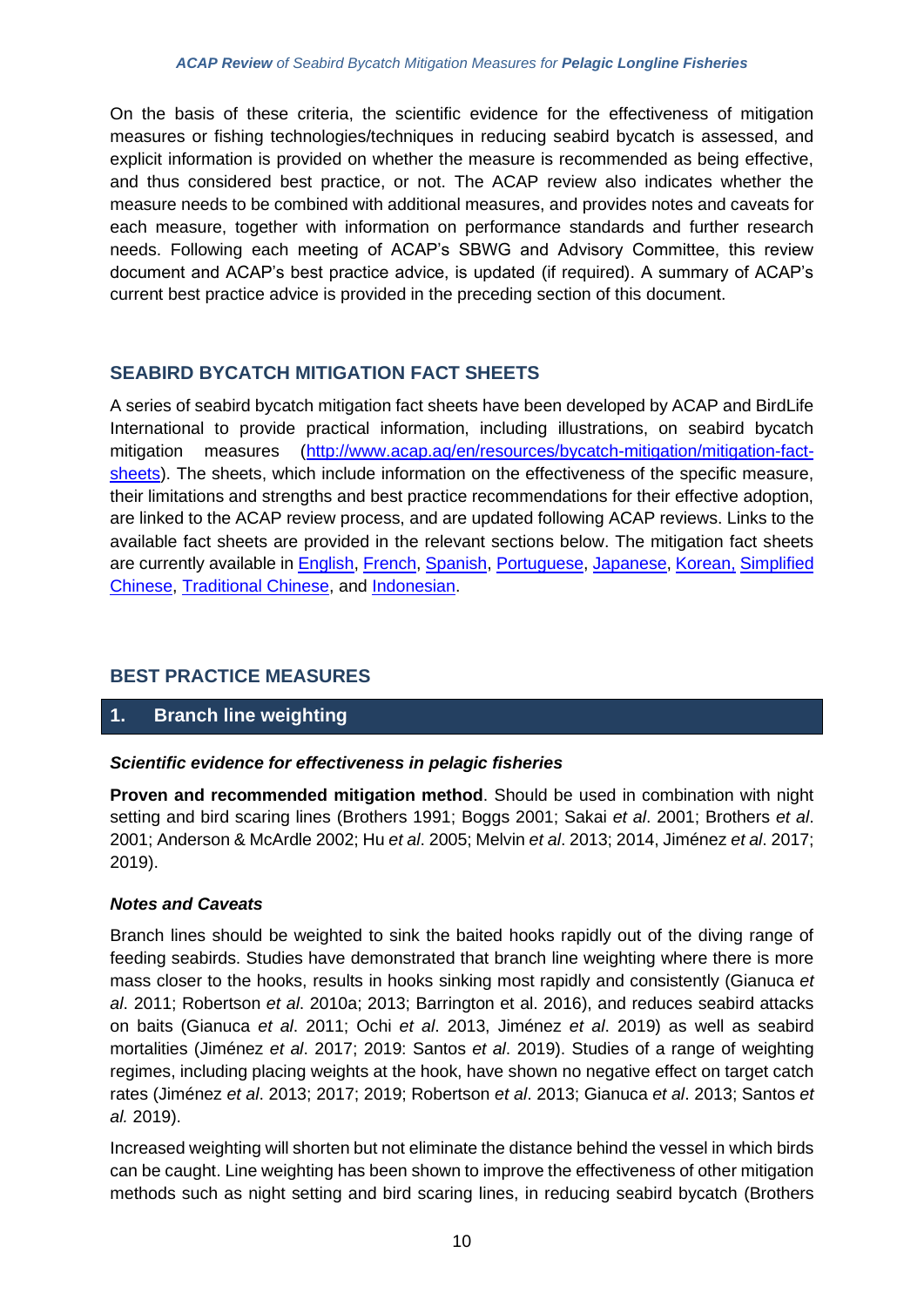1991; Boggs 2001; Sakai *et al*. 2001; Anderson & McArdle 2002; Gilman *et al.* 2003a, Hu *et al*. 2005; Melvin *et al*. 2013; 2014). Line weighting is integral to the fishing gear and, compared to bird scaring lines and night setting, has the advantage of being more consistently implemented, hence facilitating compliance and port monitoring. On this basis it is important to enhance the priority accorded to line weighting, providing certain pre-conditions can be met, among other things: (a) that the weighting regime is adequately specified; (b) safety issues are adequately addressed; and (c) issues concerning application to artisanal fisheries are being taken into account.

# *Minimum standards*

On the basis of sink-rate data (Barrington *et al*. 2016) and seabird attack and bycatch rates (Gianuca *et al*. 2011; Jiménez *et al*. 2019; Santos *et al*. 2019), current recommended minimum standards for branch line weighting are as follows:

- **(a)** 40 g or greater attached within 0.5 m of the hook; or
- **(b)** 60 g or greater attached within 1 m of the hook; or
- **(c)** 80 g or greater attached within 2 m of the hook.

### *Need for combination*

Should be combined with bird scaring lines and night setting.

### *Implementation monitoring*

**Vessels <35 m total length:** Line weights crimped into branch lines are very difficult to remove at sea. Inspection before departure from port of all gear bins on vessels is therefore considered an acceptable form of implementation monitoring.

**Vessels ≥35 m total length:** It is possible to remove and/or re-configure gear at sea. Consequently, implementation monitoring requires using appropriate methods (e.g., observer inspection of line setting operations; video surveillance; at-sea compliance checks). Video surveillance may be possible, subject to the mainline setter being fitted with motion sensors to trigger cameras.

### *Research needs*

Continued refinement of line weighting configurations (mass, number and position of weights and materials) with regard to effectively reducing seabird bycatch and safety concerns, through controlled research and application in fisheries, is encouraged. Studies should also include evaluations of the effects of branch line weighting on the catch rate of pelagic fish and provide data that allow evaluation of the relative safety and practicality attributes of various weighting configurations.

# *Mitigation Fact Sheet*

<https://www.acap.aq/en/bycatch-mitigation/bycatch-mitigation-fact-sheets>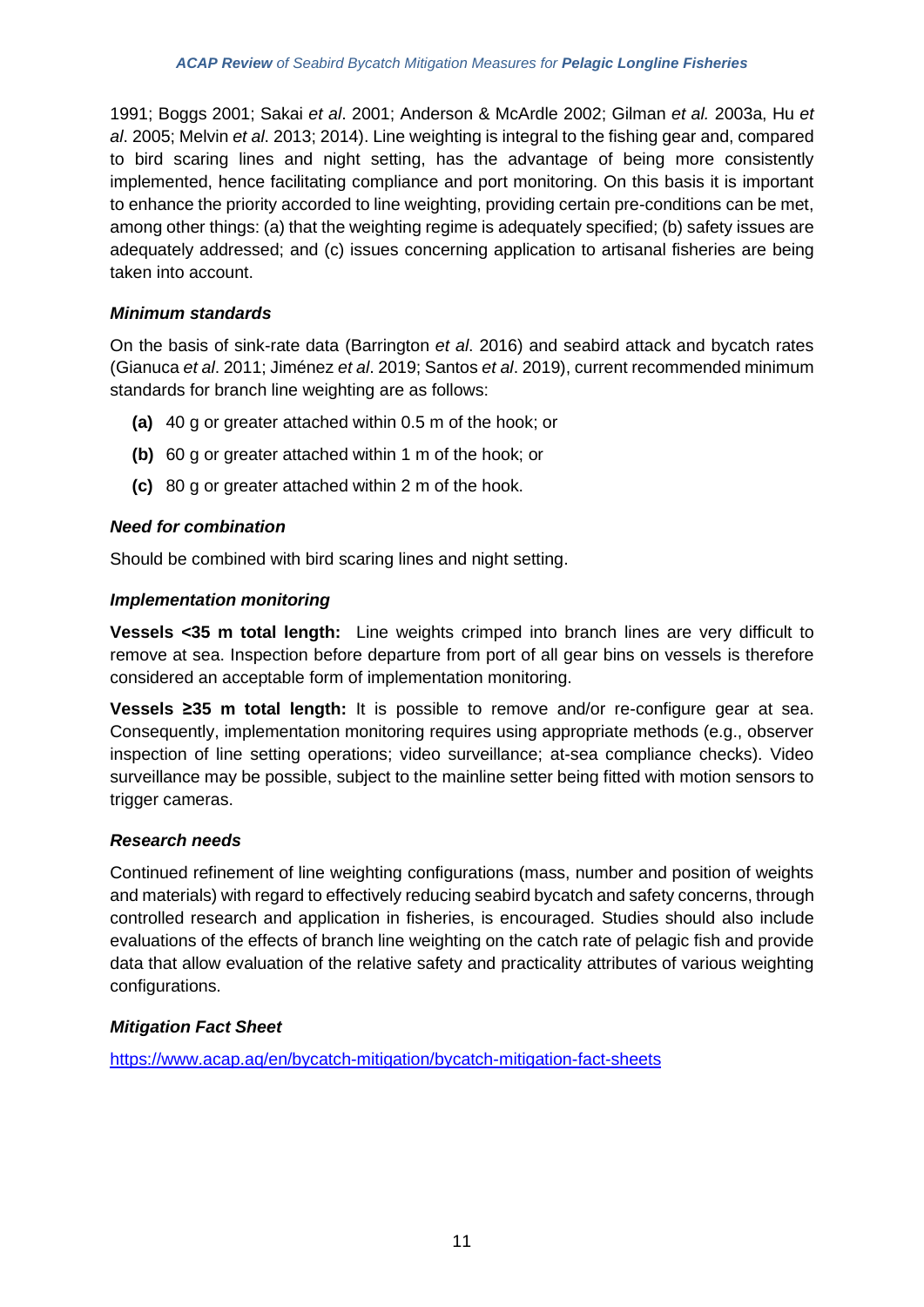# **2. Night setting**

### *Scientific evidence for effectiveness in pelagic fisheries*

**Proven and recommended mitigation method**. Should be used in combination with weighted branch lines and bird scaring lines (Duckworth 1995; Gales *et al.* 1998; Klaer & Polacheck 1998; Brothers *et al*. 1999; McNamara *et al*. 1999; Gilman *et al*. 2005; Baker & Wise 2005; Jiménez *et al*. 2009; 2014; 2020; Melvin *et al*. 2013; 2014).

### *Notes and Caveats*

Setting longlines at night (defined as the time between the end of nautical twilight and before nautical dawn as set out in the Nautical Almanac tables for relevant latitude, local time and date) is highly effective at reducing incidental mortality of seabirds because the majority of vulnerable seabirds are inactive at night. However, night setting is not as effective for crepuscular/ nocturnal foragers (e.g. White-chinned Petrels, *Procellaria aequinoctialis*). Consequently, night setting should be used in combination with weighted branch lines and bird scaring lines (Klaer & Polacheck 1998; Brothers *et al*. 1999; McNamara *et al*. 1999; Gilman *et al*. 2005; Baker & Wise 2005; Jiménez *et al*. 2009; 2014; 2020; Melvin *et al*. 2013; 2014). The effectiveness of this measure may be reduced during bright moonlight and when using intense deck lights, and is less practical in high latitudes during summer, when the time between nautical dusk and dawn is limited.

### *Minimum standards*

No setting should take place between nautical dawn and nautical dusk. Nautical dawn and nautical dusk are defined as set out in the Nautical Almanac tables for relevant latitude, local time and date.

#### *Need for combination*

Should be used in combination with bird scaring lines and weighted branch lines.

### *Implementation monitoring*

Requires Vessel Monitoring Systems (VMS) or fishery observers. Vessel speed and direction vary between transiting, line setting, line hauling and when vessels are stationary on fishing grounds. VMS-derived assessment of vessel activity in relation to time of nautical dawn and dusk are considered acceptable for implementation monitoring. Alternatively, VMS-linked sensors fitted to mainline setting and hauling drum could be used to indicate compliance, as could sensors to trigger video surveillance cameras. This facility is currently unavailable and requires development.

### *Research needs*

Assessing the effectiveness of bird scaring lines and branch line weighting at night needs to be determined, possibly by way of using thermal or night vision technologies.

### *Mitigation Fact Sheet*

[https://www.acap.aq/en/bycatch-mitigation/bycatch-mitigation-fact-sheets/1824-fs-05](https://www.acap.aq/en/bycatch-mitigation/bycatch-mitigation-fact-sheets/1824-fs-05-demersal-pelagic-longline-night-setting/file) [demersal-pelagic-longline-night-setting/file](https://www.acap.aq/en/bycatch-mitigation/bycatch-mitigation-fact-sheets/1824-fs-05-demersal-pelagic-longline-night-setting/file)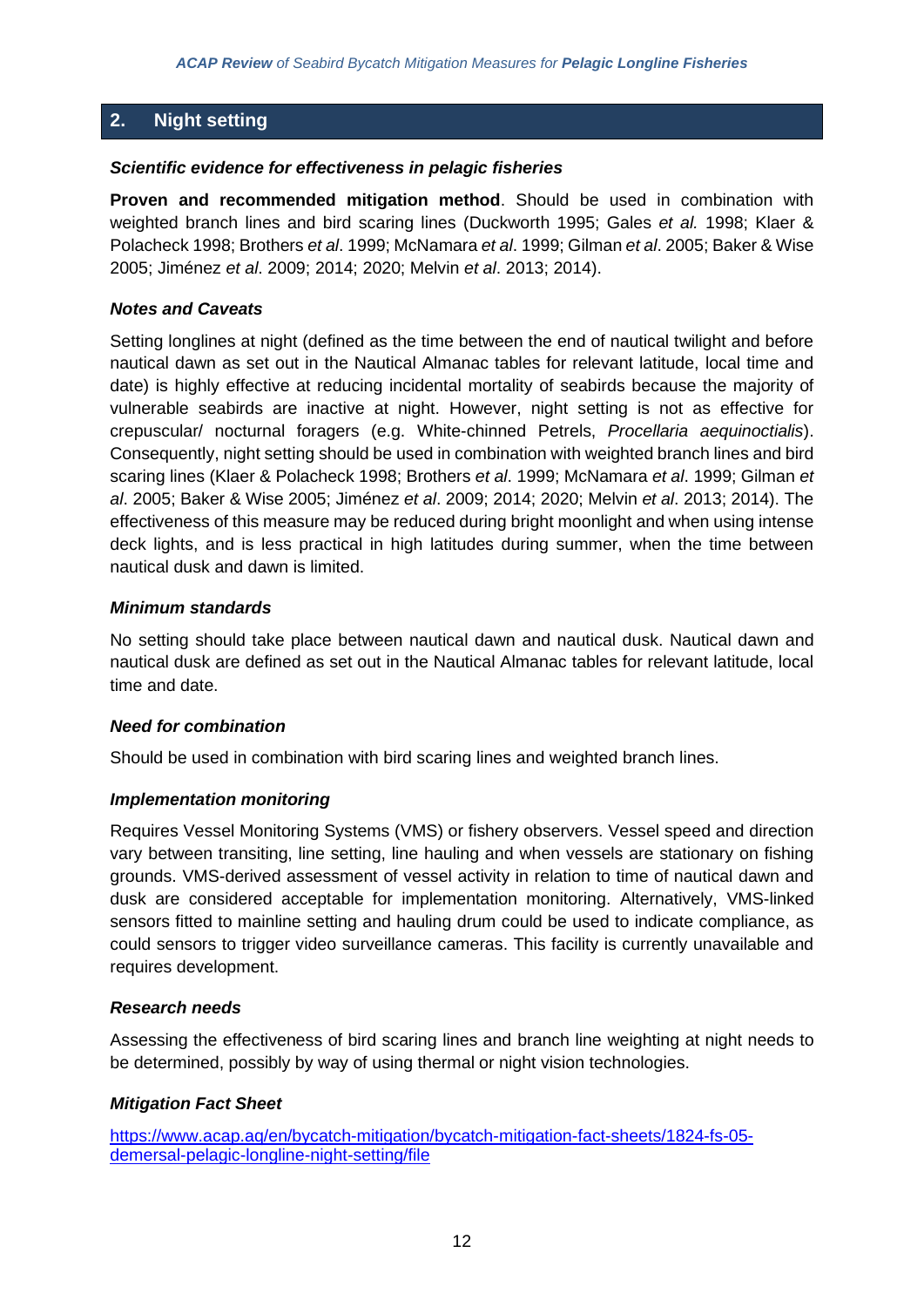# **3.a Bird scaring lines for vessels ≥35 m in total length**

### *Scientific evidence for effectiveness in pelagic fisheries*

**Proven and recommended mitigation method**. Should be used in combination with weighted branch lines and night setting. (Imber 1994; Uozumi & Takeuchi 1998; Brothers *et al.* 1999; Klaer & Polacheck 1998; McNamara *et al.* 1999; Boggs 2001; CCAMLR 2002; Minami & Kiyota 2004; Melvin 2003). For vessels ≥35 m in length, the use of two bird scaring lines (BSLs) is considered best practice. BSLs with the appropriate aerial extent can be more easily rigged on large vessels. Two BSLs are considered to provide better protection of baited hooks in crosswinds than single BSLs (Melvin *et al*. 2004; 2013; 2014; Sato *et al*. 2013). Hybrid BSLs (with long and short streamers) are more effective than BSLs with short streamers only in deterring diving seabirds (e.g. White-chinned Petrels *Procellaria aequinoctialis*, Melvin *et al*. 2010; 2013; 2014).

### *Notes and Caveats*

Properly designed and deployed BSLs deter birds from sinking baits, dramatically reducing seabird attacks and related mortalities. A bird scaring line runs from a high point at the stern to a device or mechanism that creates drag at its terminus. Brightly coloured streamers hanging from the aerial extent of the line scare birds from flying to and under the line, preventing them from reaching the baited hooks. It is important to note that the BSLs only provide protection to the baited hooks within the area protected by its aerial extent. This is why it is particularly important to use BSLs in combination with weighted branch lines (and night setting), which ensure that the baited hooks have sunk beneath the diving depth of most seabirds beyond the aerial extent of the BSLs. The presence of diving species increases the vulnerability of surface foragers (e.g., albatrosses) due to secondary interactions (i.e. albatrosses attacking baited hooks that are brought back to the surface by diving birds).

BSLs should be the lightest practical strong fine line. Lines should be attached to the vessel with a barrel swivel to minimise rotation of the line from torque created as it is dragged behind the vessel. Long streamers should be attached with a swivel to prevent them from rolling up onto the BSL. BSLs are at risk of tangling with float lines leading to lost BSLs, interruptions in vessel operations and in some cases lost fishing gear.

BSLs potentially increase the likelihood of entanglements, particularly if the attachment points on davits (tori poles) are insufficiently outboard of vessels. To achieve a minimum aerial extent BSLs should be attached to the vessel such that it is suspended from a point a minimum of 8 m above the water at the stern. Attaching towed objects to the terminus of the in-water extent of bird scaring lines to increase drag has proven problematic in pelagic longline fisheries, as float lines tend to tangle with bird scaring lines. For this reason, the addition of short streamers woven into the in-water extent of the bird scaring line or lengthening or increasing the diameter of the in-water extent, are encouraged to increased drag while minimizing tangles. Weak links (breakaways) should be incorporated into the in-water portion of the line for safety reasons and to minimize operational problems associated with lines becoming tangled.

### *Minimum standards*

Simultaneous use of two BSLs, one on each side of the sinking longline, provides maximum protection from bird attacks under different wind conditions (Melvin *et al.* 2004; 2013; 2014; Sato *et al*. 2013). The setup for BSLs should be as follows:

■ BSLs should be deployed to maximise the aerial extent, which is a function of vessel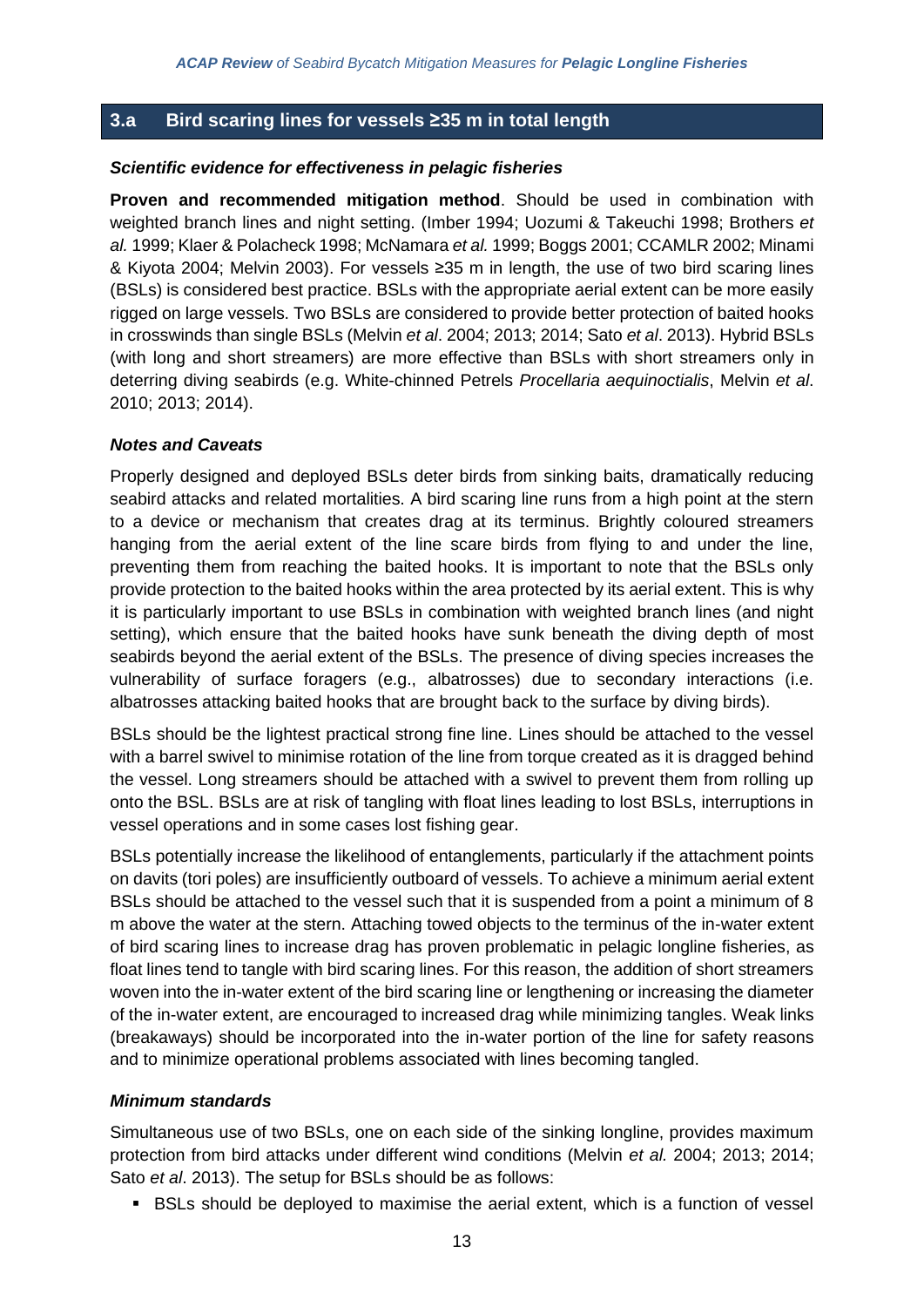speed, height of the attachment point to the vessel, drag, and weight of bird scaring line materials.

- To achieve a minimum recommended aerial extent of 100 m, BSLs should be attached to the vessel such that they are suspended from a point a minimum of 8 m above the water at the stern.
- BSLs should contain a mix of brightly coloured long and short streamers placed at intervals of no more than 5 m. Long streamers should be attached to the line with swivels to prevent streamers from wrapping around the line. All long streamers should reach the sea-surface in calm conditions.
- Baited hooks should be deployed within the area bounded by the two BSLs. If using baitcasting machines, they should be adjusted so as to land baited hooks within the area bounded by the BSLs.

If large vessels use only one BSL, it should be deployed windward of the sinking baits. If baited hooks are set outboard of the wake, the BSL attachment point to the vessel should be positioned several meters outboard of the side of the vessel that baits are deployed.

### *Need for combination*

Should be used in combination with appropriate line weighting and night setting.

### *Implementation monitoring*

Requires fisheries observers, video surveillance or at-sea surveillance (e.g. patrol boats or aerial over-flights).

### *Research needs*

Developing methods that minimise entanglements of the in-water portion of BSLs with longline floats remains the highest priority for research on bird-scaring lines. Other research priorities include: (1) evaluating the effectiveness of one vs. two BSLs; and, (2) BSLs design features including streamer lengths, configurations and materials.

### *Mitigation Fact Sheet*

[https://www.acap.aq/en/bycatch-mitigation/bycatch-mitigation-fact-sheets/1497-fs-07a](https://www.acap.aq/en/bycatch-mitigation/bycatch-mitigation-fact-sheets/1497-fs-07a-pelagic-longline-streamer-lines-vessels-35-m/file)[pelagic-longline-streamer-lines-vessels-35-m/file](https://www.acap.aq/en/bycatch-mitigation/bycatch-mitigation-fact-sheets/1497-fs-07a-pelagic-longline-streamer-lines-vessels-35-m/file)

# **3.b Bird scaring lines for vessels <35m in total length**

### *Scientific evidence for effectiveness in pelagic fisheries*

**Proven and recommended mitigation method**. For vessels <35 m in length, a single BSL in combination with night setting and appropriate line weighting, has been found to be effective for mixed and short BSLs (ATF 2011; Domingo *et al.* 2017*,* Gianuca *et al.* 2011).

### *Notes and Caveats*

Vessels <35 m total length should deploy BSLs with a minimum aerial extent of 75 m. To achieve this minimum aerial extent, BSLs should be attached to the vessel such that it is suspended from a point a minimum of 6 m above the water at the stern. Sufficient drag must be created to maximise aerial extent and maintain the line directly behind the vessel during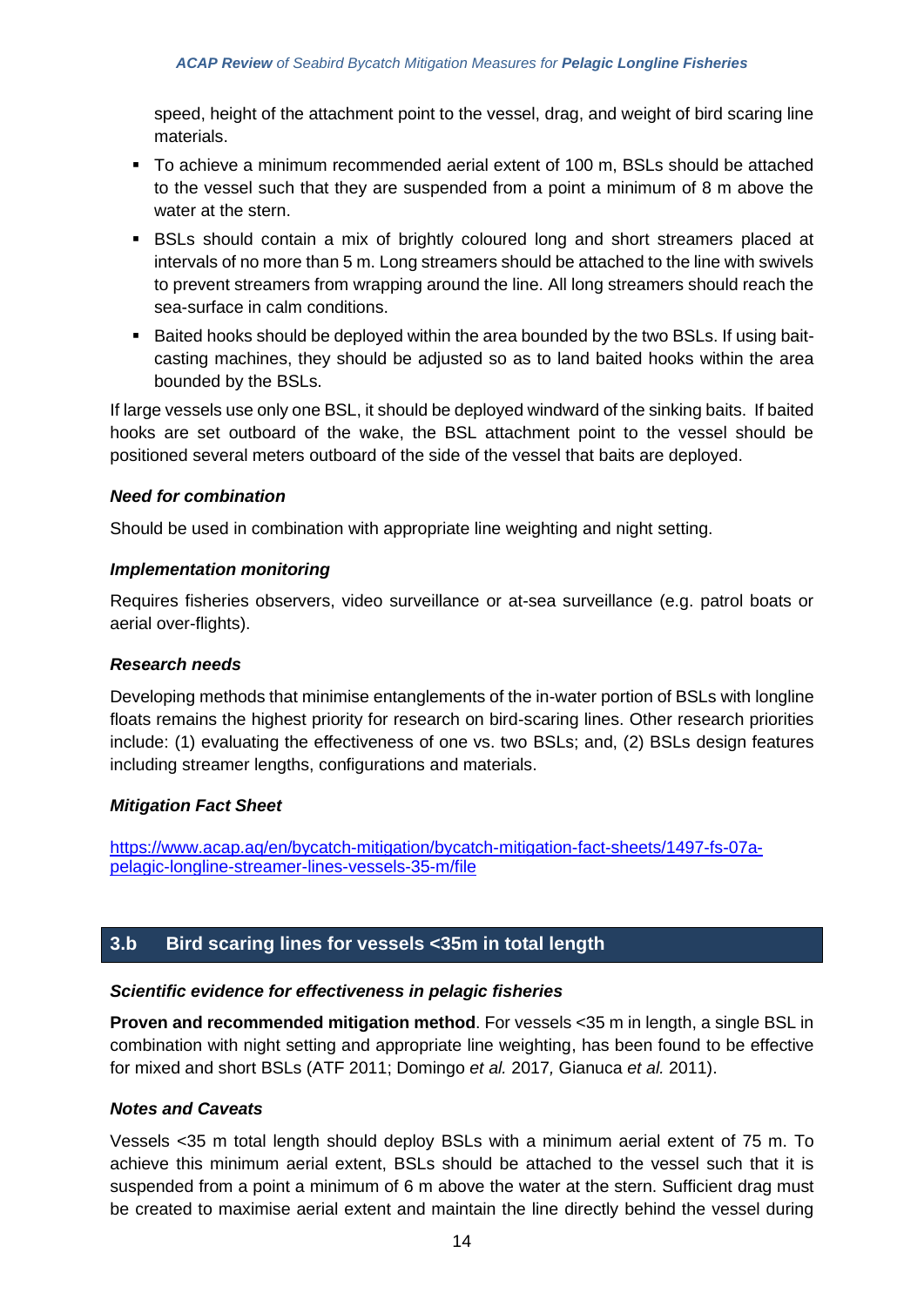crosswinds. This may be achieved using either towed devices or longer in-water sections (Goad & Debski 2017). Diving species increase vulnerability of surface foragers (albatrosses) due to secondary interactions.

# *Minimum standards*

To achieve a minimum recommended aerial extent of 75 m, BSLs should be attached to the vessel such that they are suspended from a point a minimum of 6 m above the water at the stern. Short streamers (>1 m) should be placed at 1 m intervals along the length of the aerial extent. Two designs have been shown to be effective:

- (i) a mixed design that includes long and short streamers. Long streamers should be placed at 5 m intervals over at least the first 55 m of the BSL (Domingo *et al*. 2017). Streamers may be modified over the first 15 m to avoid tangling (Goad & Debski 2017); and,
- (ii) a design that only includes short streamers. In all cases, BSLs should be brightly coloured and the lightest practical strong fine line. Lines should be attached to the vessel with a barrel swivel to minimise rotation of the line from torque (created as it is dragged behind the vessel).

Sufficient drag must be created to maximise aerial extent and maintain the line directly behind the vessel during crosswinds. To avoid tangling, this is best achieved using a long in-water section of rope or monofilament. Alternatively, short streamers can be tied into the line to 'bristle' the line (creating a bottlebrush like configuration) to generate drag while minimising the chance of fouling streamer lines on float lines.

To minimise safety and operational problems it is recommended to use a weak link to allow the bird scaring line to break-away from the vessel in the event of a tangle with the main line, and, a secondary attachment between the bird scaring line and the vessel to allow the tangled bird scaring line to be subsequently attached to mainline and recovered during the haul (Goad & Debski 2017).

### *Need for combination*

Should be used with appropriate line weighting and night setting.

# *Implementation monitoring*

Requires fisheries observers, video surveillance, or at-sea surveillance (e.g. patrol boats or aerial over-flights).

# *Research needs*

Developing methods that minimise entanglements of the in-water portion of BSLs with longline floats remains the highest priority for research on bird-scaring lines. Other research priorities include: (i) evaluating the effectiveness of one vs. two BSL, (ii) BSL design features including steamer lengths, configurations and materials, especially for very small vessels.

# *Mitigation Fact Sheet*

[https://www.acap.aq/en/bycatch-mitigation/bycatch-mitigation-fact-sheets/1867-fs-07b](https://www.acap.aq/en/bycatch-mitigation/bycatch-mitigation-fact-sheets/1867-fs-07b-pelagic-longline-streamer-lines-vessels-less-than-35-m/file)[pelagic-longline-streamer-lines-vessels-less-than-35-m/file](https://www.acap.aq/en/bycatch-mitigation/bycatch-mitigation-fact-sheets/1867-fs-07b-pelagic-longline-streamer-lines-vessels-less-than-35-m/file)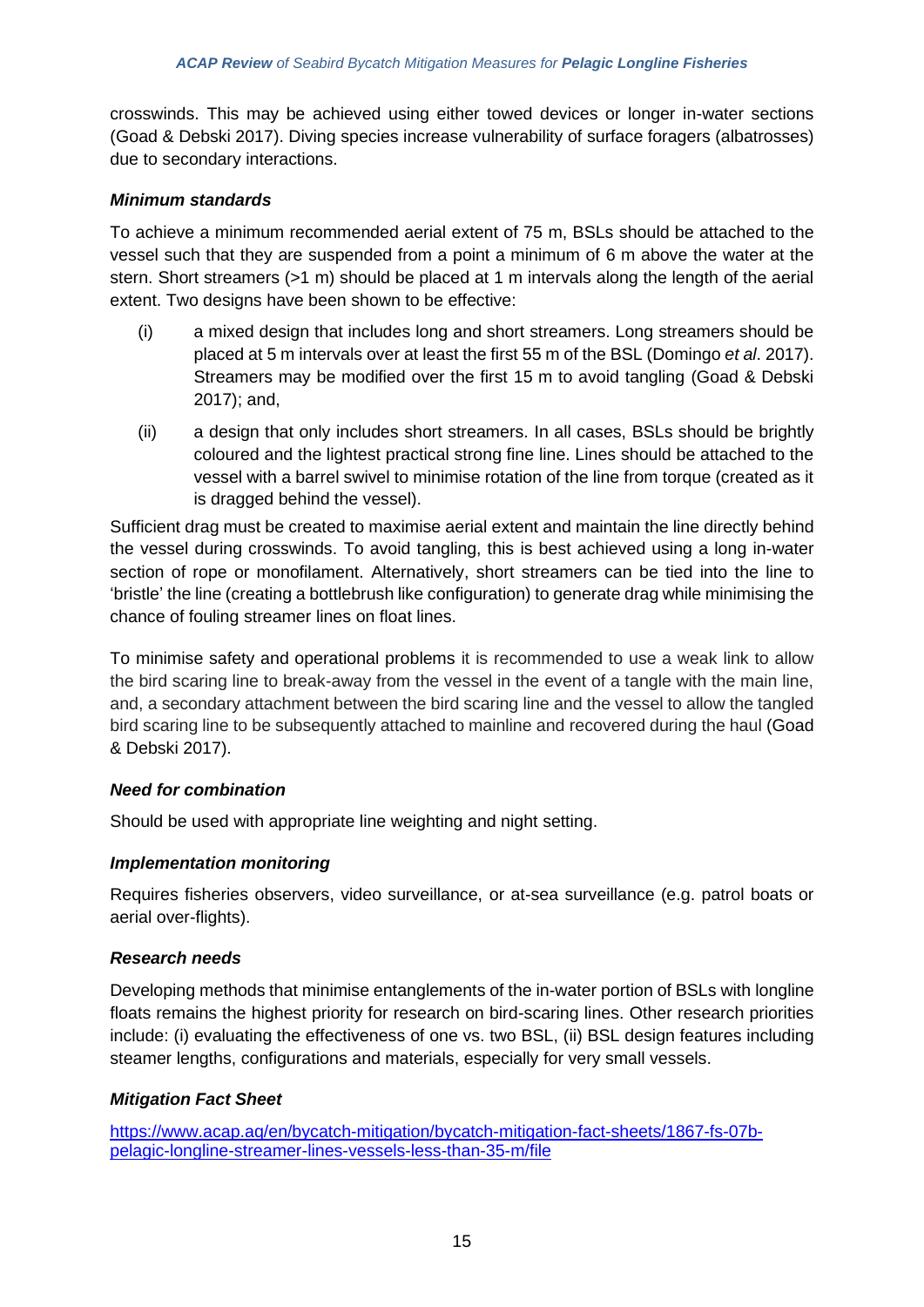# **4. Hook-shielding devices**

### *Scientific evidence for effectiveness in pelagic longline fisheries*

**Proven and recommended mitigation method**. Hook-shielding devices encase the point and barb of baited hooks to prevent seabird attacks during line setting until a prescribed depth is reached (a minimum of 10 meters), or until after a minimum period of immersion has occurred (a minimum of 10 minutes) that ensures that baited hooks are released beyond the foraging depth of most seabirds. The following performance requirements are used by ACAP to assess the efficacy of hook-shielding devices in reducing seabird bycatch:

- **(a)** the device shields the hook until a prescribed depth of 10 m or immersion time of 10 minutes is reached
- **(b)** the device meets current recommended minimum standards for branch line weighting described in Section 1
- **(c)** experimental research has been undertaken to allow assessment of the effectiveness, efficiency and practicality of the technology against the ACAP best practice seabird bycatch mitigation criteria developed for assessing and recommending best practice advice on seabird bycatch mitigation measures

At this time, the 'Hookpod-LED' (Sullivan *et al*. 2018, Barrington 2016a), 'Hookpod-mini' (Goad *et al.* 2019, Gianuca *et al.* 2021, Sullivan & Barrington 2021) and the 'Smart Tuna Hook' (Baker *et al*. 2016, Barrington 2016b) have been assessed as having met the performance requirements and are therefore considered to represent best practice.

### *Notes and Caveats*

The assessment of these three devices as best practice is conditional on continuing to meet the above performance requirements.

#### *Minimum standards*

**'Hookpod-LED'** – 68 g minimum weight that is positioned at the hook, encapsulating the barb and point of the hook during setting, and remains attached until it reaches 10 m in depth, when the hook is released.

**'Hookpod-mini'** – 48 g minimum weight that is positioned at the hook, encapsulating the barb and point of the hook during setting, and remains attached until it reaches 10 m in depth, when the hook is released.

**'Smart Tuna Hook'** – 40 g minimum weight that is positioned at the hook, encapsulating the barb and point of the hook during setting, and remains attached for a minimum period of 10 minutes after setting, when the hook is released.

### *Need for combination*

Both of these assessed hook-shielding devices have been designed as stand-alone measures that do not need to be combined with other mitigation measures. However, it is useful to note that they integrate two performance components: i) protecting and ii) increasing the sink rate of the baited hooks to reduce the opportunities for seabirds to access them.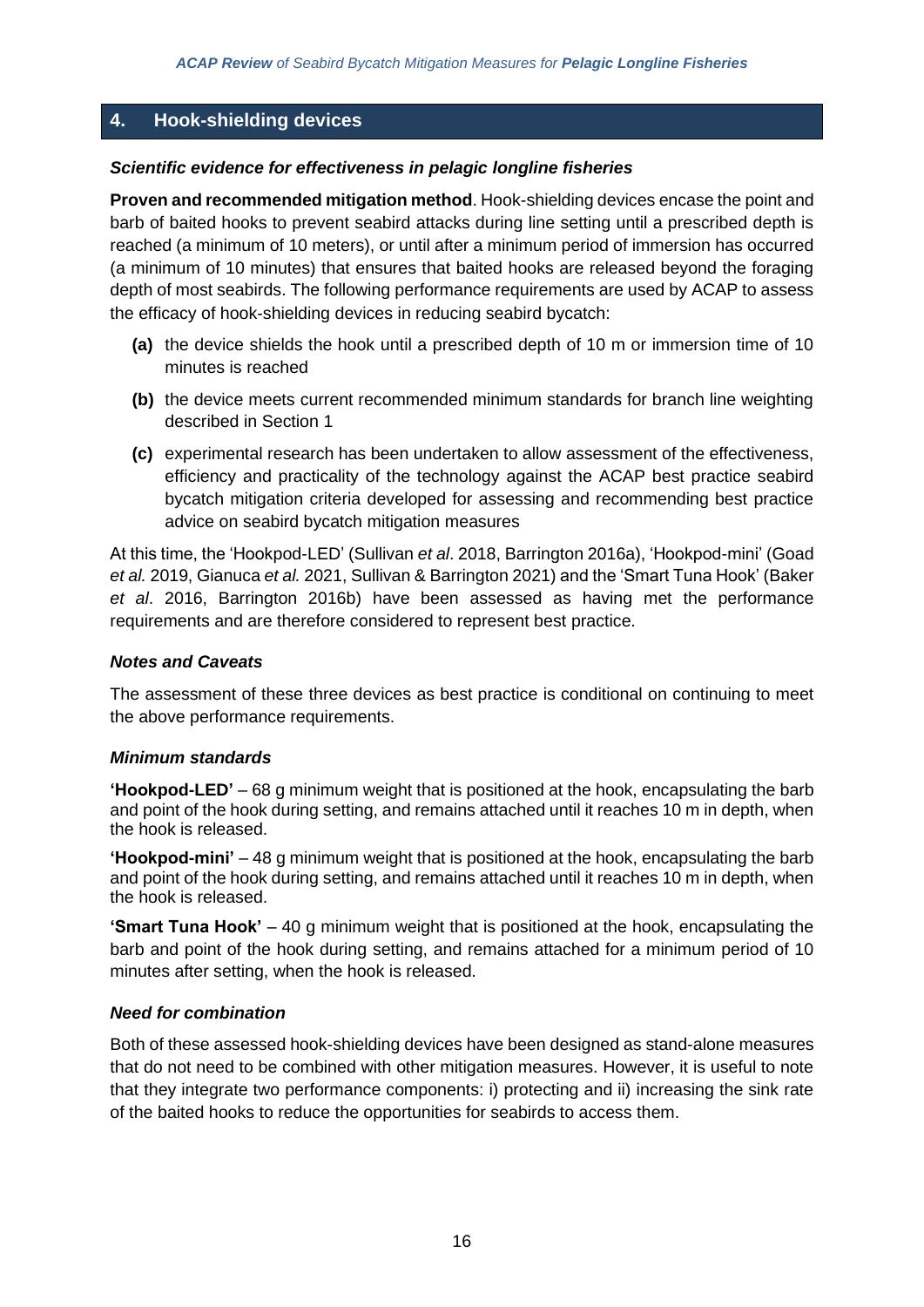# *Implementation monitoring*

A combination of port-based inspections and vessel based monitoring and surveillance (e.g. observer inspection of line setting operations; video surveillance; at-sea compliance checks) will be required to assess use and compliance.

### *Research needs*

Conduct further field research to evaluate the relative contributions of the sink rates and hook protection components of hook-shielding devices in reducing seabird bycatch.

# **5. Underwater Bait Setting devices**

### *Scientific evidence for effectiveness in pelagic longline fisheries*

**Proven and recommended mitigation method**. Underwater Bait Setting devices deploy baited hooks at a pre-determined depth immediately at the stern of the vessel. Underwater Bait Setting devices deploy baited hooks individually underwater down a track fitted to the fishing vessel's transom in a vertical manner enclosed in a capsule or similar device to eliminate any visual stimulus for seabirds following the vessel. The capsule is pulled quickly underwater to a predetermined target depth that can be adjusted in response to the dive capabilities of seabirds attending the vessel during line setting to prevent interactions. The following performance requirements are used by ACAP to assess the efficacy of underwater bait setting devices in reducing seabird bycatch:

- **(a)** the device deploys encapsulated hooks in a vertical manner at the stern of the vessel until a minimum prescribed depth of 5 m is reached;
- **(b)** branch lines meet current recommended minimum standards for branch line weighting described in Section 1; and
- **(c)** experimental research has been undertaken to allow assessment of the effectiveness, efficiency and practicality of the technology against the ACAP best practice seabird bycatch mitigation criteria developed for assessing and recommending best practice advice on seabird bycatch mitigation measures.

At this time, the 'Underwater Bait Setter (Skadia Technologies)' (Robertson et al, 2015, Robertson et al. 2018, Barrington 2021) has been assessed as having met the performance requirements and are therefore considered to represent best practice.

### *Notes and Caveats*

The assessment of this devices as best practice is conditional on continuing to meet the above performance requirements.

### *Minimum standards*

**'Underwater Bait Setter (Skadia Technologies)'** – a computer operated and hydraulically powered machine that deploys baited hooks individually underwater in a capsule, and where recommended minimum standards for branch line weighting are met. The capsule is pulled down a removable track fitted to the vessel's transom and then catapulted to a target depth. The capsule descends along the track at 6 m.sec<sup>-1</sup> and thereafter at ≥3 m.sec<sup>-1</sup>.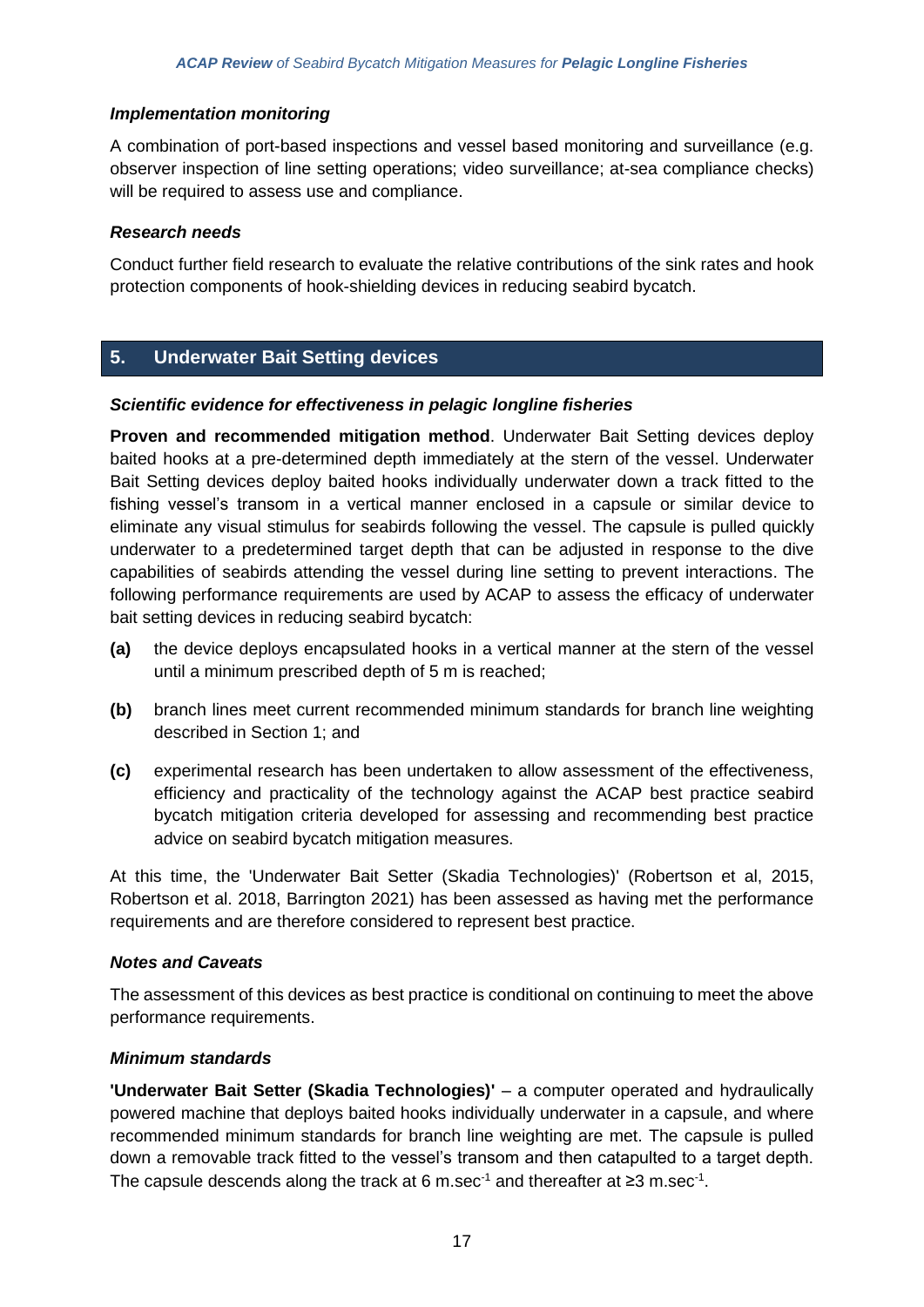### *Need for combination*

The assessed underwater bait setting device has been assessed on the basis that branch lines meet current recommended minimum standards for branch line weighting. However, it is useful to note that the device integrates two performance components: i) protecting and ii) increasing the sink rate of the baited hooks to reduce the opportunities for seabirds to access them.

### *Implementation monitoring*

A combination of port-based inspections and vessel-based autonomous data collection and surveillance (e.g. observer inspection of line setting operations; autonomous electronic surveillance and data collection; at-sea compliance checks) will be required to assess use and compliance.

### *Research needs*

Conduct further field research to evaluate the effect of shallow set (e.g. 4-5 m depth) baits and deep set baits (e.g. 6-10 m depth) on seabird ship-following behaviour and attacks on bait with an Underwater Bait Setter (Skadia Technologies) in *constant* use*.* This was not assessed by Robertson et al. (2018) who set alternate groups of hooks underwater and groups of hooks at the surface to compare relative effects). Conduct further field research to evaluate the performance of the Underwater Bait Setter (Skadia Technologies) with unweighted branch lines.

### **6. Time - Area closures**

### *Scientific evidence for effectiveness in pelagic fisheries*

**Proven and recommended mitigation method**. Avoiding fishing in peak areas and/or during periods of intense foraging activity, has been used effectively to reduce rapidly and substantially bycatch in longline fisheries.

### *Notes and Caveats*

This is an important and effective management response, especially for high-risk areas, and when other measures prove ineffective**.** Although this can be highly effective in targeted locations and/or during a specific season, time-area closures may displace fishing effort into areas that are not as well regulated, leading to greater incidental mortality levels.

### *Minimum standards*

None defined, but highly recommended.

### *Need for combination*

Must be combined with other measures, both in the targeted areas when they are subsequently opened again for fishing, and also in adjacent areas to ensure displacement of fishing effort does not merely lead to a spatial shift in the incidental mortality.

# *Implementation monitoring*

Vessels equipped with VMS combined with monitoring of activities by appropriate management authority is considered appropriate monitoring. Areas/seasons should be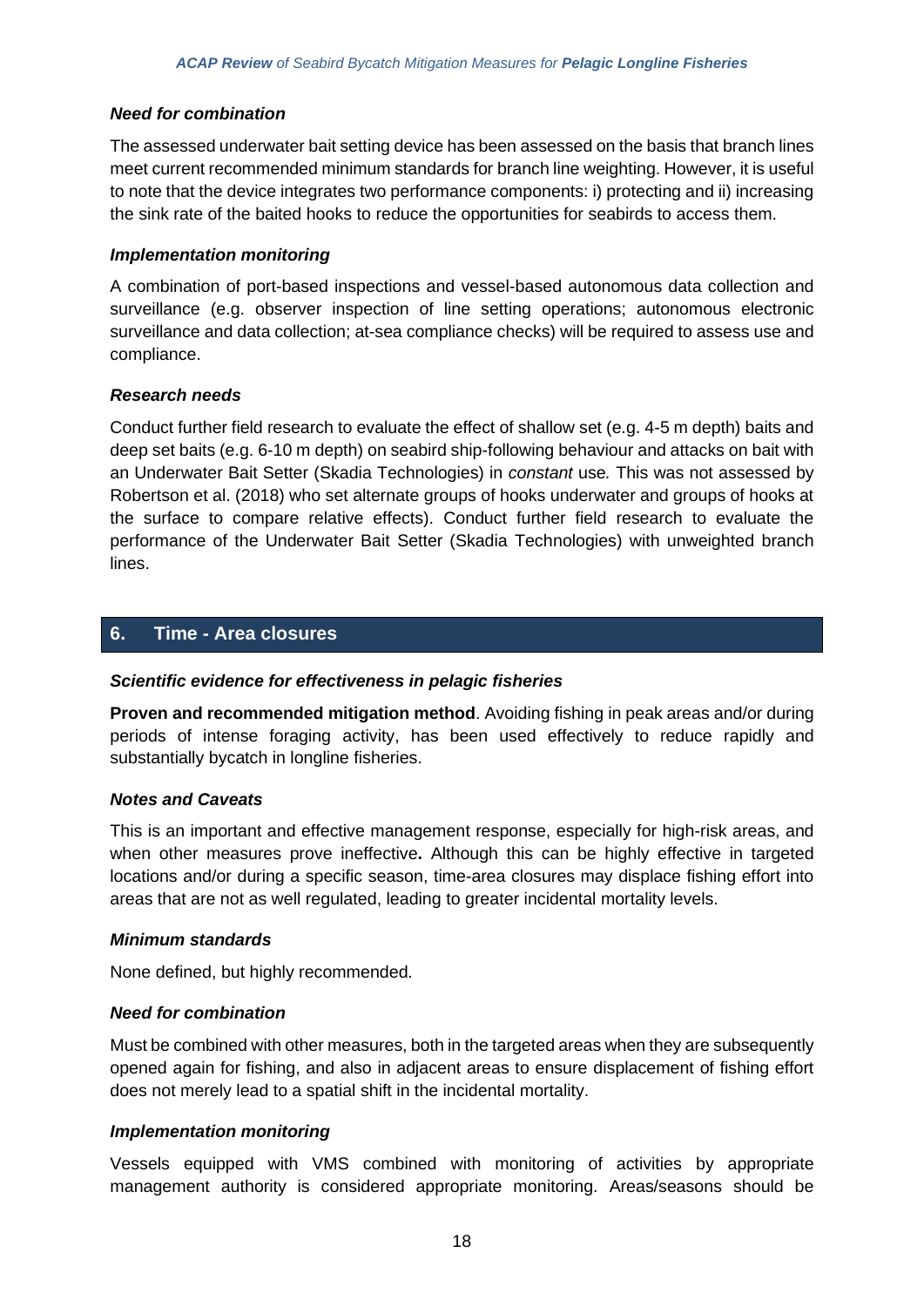patrolled to ensure effectiveness if Illegal, Unreported and Unregulated (IUU) fishing activities are suspected.

### *Research needs*

Further research is required on the seasonal variability in patterns of seabird distribution and behaviour in relation to fisheries, including whether closing areas to fishing causes a shift in the distribution of seabirds to adjacent areas.

# **OTHER CONSIDERATIONS**

# **7. Side-setting with line weighting and bird curtain**

### *Scientific evidence for effectiveness in pelagic fisheries*

Shown to be more effective than other simultaneously tested mitigation measures, including setting chutes and blue dyed bait, on relatively small vessels in the Hawaiian pelagic longline tuna and swordfish fisheries (Gilman *et al*. 2003b). **Effectiveness in southern hemisphere fisheries has not been researched and consequently it is not recommended as a proven mitigation measures in these fisheries at this time** (Brothers & Gilman 2006; Yokota & Kiyota 2006).

### *Notes and Caveats*

Hooks must be sufficiently below the surface and protected by a bird curtain by the time they reach the stern of the vessel. In Hawaii, side-setting trials were conducted with a bird curtain and 45-60 g weighted swivels placed within 0.5 m of hooks. Japanese research concludes it must be used in combination with other measures (Yokota & Kiyota 2006). The Hawaiian trial was conducted in an area with an assemblage of largely surface-feeding seabirds, and this measure requires testing in other fisheries and areas where seabird abundance is higher and secondary ingestion (hooks retrieved by diving birds and secondarily – subsequently - attacked by surface foragers) is more important. Hence, it cannot be recommended for use in other fisheries at this time.

### *Minimum standards*

Clear definition of side setting is required. Hawaiian definition is a minimum of only 1 m forward of the stern, which is likely to reduce effectiveness. The distance forward of the stern refers to the position from which baits are manually deployed. Baited hooks must be thrown by hand forward of the bait deployment location if they are to be afforded "protection" by being close to the side of the vessel.

### *Need for combination*

Lines set from the side of vessels must be appropriately weighted in accordance with ACAP best practice advice and protected by an effective bird curtain.

# *Implementation monitoring*

Requires fisheries observers or video surveillance.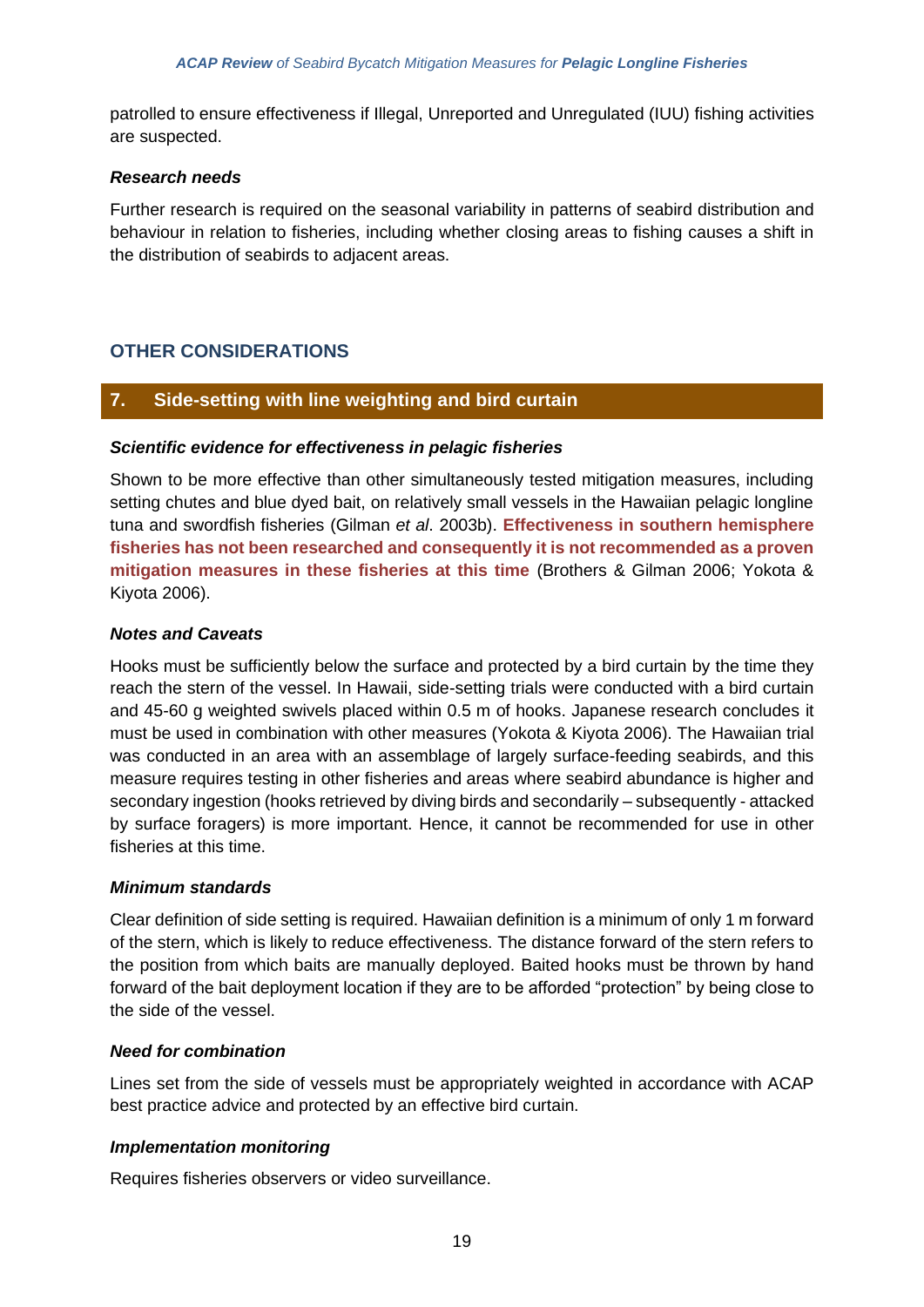# *Research needs*

Currently untested in Southern Hemisphere fisheries against assemblages of diving seabirds (e.g. *Procellaria* sp. Petrels and *Puffinus* sp. Shearwaters) and albatrosses - urgent need for research.

### *Mitigation Fact Sheet*

[https://www.acap.aq/en/bycatch-mitigation/bycatch-mitigation-fact-sheets/769-fs-09-pelagic](https://www.acap.aq/en/bycatch-mitigation/bycatch-mitigation-fact-sheets/769-fs-09-pelagic-longline-side-setting/file)[longline-side-setting/file](https://www.acap.aq/en/bycatch-mitigation/bycatch-mitigation-fact-sheets/769-fs-09-pelagic-longline-side-setting/file)

# **8. Blue dyed bait**

### *Scientific evidence for effectiveness in pelagic fisheries*

**Unproven and not recommended as a mitigation method** (Boggs 2001; Gilman *et al*. 2003b; Minami & Kiyota 2001; Minami & Kiyota 2004; Lydon & Starr 2005, Cocking *et al*. 2008; Ochi *et al.* 2011).

### *Notes and Caveats*

The available data suggest only effective with squid bait (Cocking *et al*. 2008). Onboard dyeing requires labour and is difficult under stormy conditions. Results are inconsistent across studies.

### *Minimum standards*

Mix to standardised colour placard or specify (*e.g.* use 'Brilliant Blue' food dye [Colour Index 42090, also known as Food Additive number E133] mixed at 0.5% for minimum 20 minutes).

### *Need for combination*

Must be combined with bird scaring lines or night setting.

### *Implementation monitoring*

The current practice of dyeing bait on board vessels at sea requires observer presence or video surveillance to monitor implementation. Assessment of implementation in the absence of on-board observers or video surveillance requires baits be dyed on land and monitored through port inspection of all bait on vessels prior to departure on fishing trips.

### *Research needs*

Further testing is needed in the Southern Ocean.

#### *Mitigation Fact Sheet*

[https://www.acap.aq/en/bycatch-mitigation/bycatch-mitigation-fact-sheets/770-fs-10-pelagic](https://www.acap.aq/en/bycatch-mitigation/bycatch-mitigation-fact-sheets/770-fs-10-pelagic-longline-blue-dyded-bait-squid/file)[longline-blue-dyded-bait-squid/file](https://www.acap.aq/en/bycatch-mitigation/bycatch-mitigation-fact-sheets/770-fs-10-pelagic-longline-blue-dyded-bait-squid/file)

# **9. Line shooter**

### *Scientific evidence for effectiveness in pelagic fisheries*

**Unproven and not recommended as a mitigation measure** (Robertson *et al*. 2010b).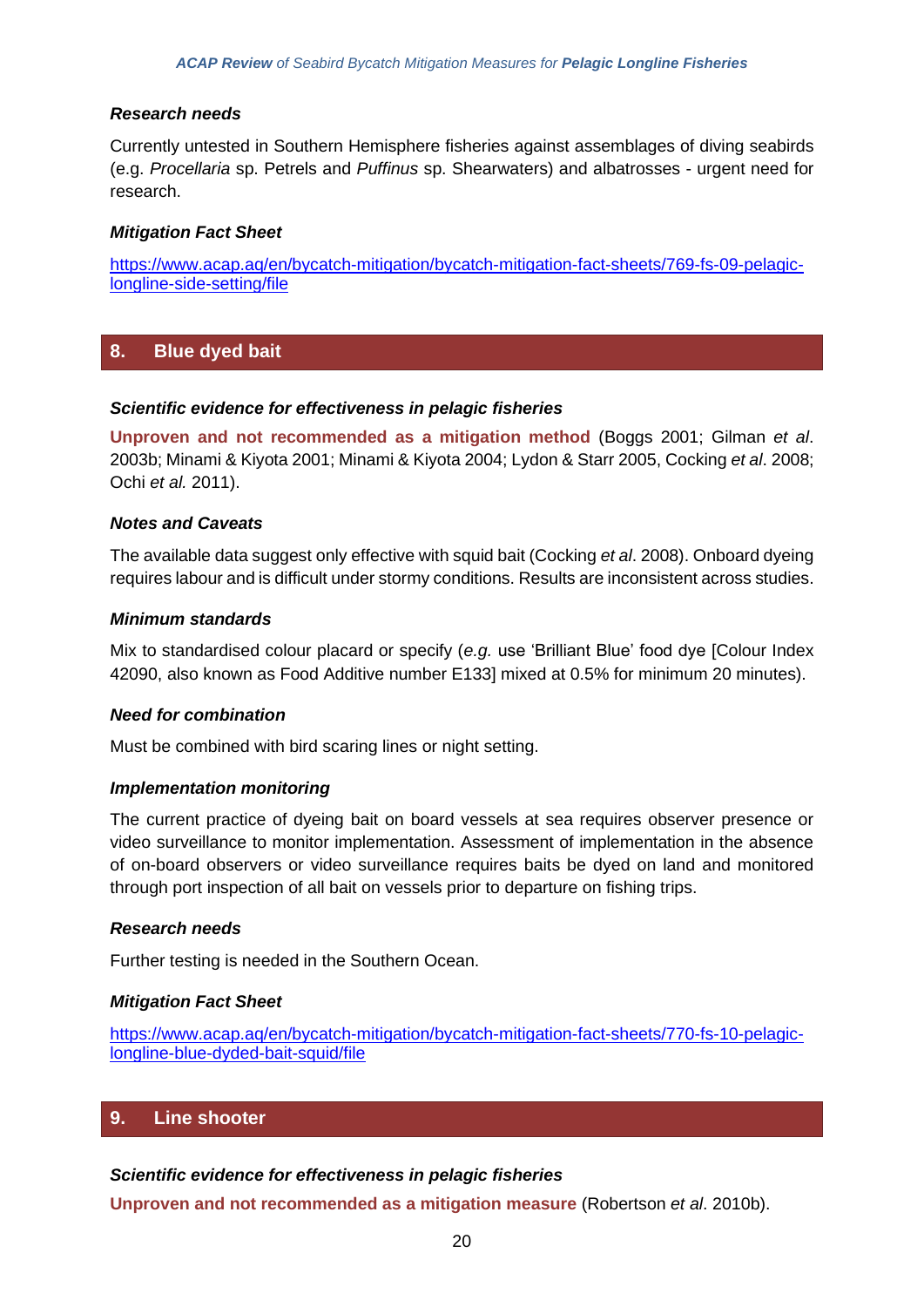### *Notes and Caveats*

Use of a line shooter to set gear deep cannot be considered a mitigation measure. Mainline set into propeller turbulence with a line shooter without tension astern (e.g. slack), as is the case in deep setting, significantly slows the sink rates of hooks (Robertson *et al*. 2010b).

### *Minimum standards*

Not Applicable.

### *Need for combination*

Not Applicable.

### *Implementation monitoring*

Not Applicable.

### *Research needs*

Not Applicable.

### *Mitigation Fact Sheet*

[https://www.acap.aq/en/bycatch-mitigation/bycatch-mitigation-fact-sheets/771-fs-11-pelagic](https://www.acap.aq/en/bycatch-mitigation/bycatch-mitigation-fact-sheets/771-fs-11-pelagic-longline-bait-caster-and-line-shooter/file)[longline-bait-caster-and-line-shooter/file](https://www.acap.aq/en/bycatch-mitigation/bycatch-mitigation-fact-sheets/771-fs-11-pelagic-longline-bait-caster-and-line-shooter/file)

### **10. Bait caster**

### *Scientific evidence for effectiveness in pelagic fisheries*

**Unproven and not recommended as a mitigation measure** (Duckworth 1995; Klaer & Polacheck 1998).

### *Notes and Caveats*

Not a mitigation measure unless bait casting machines are available with the capability to control the distance at which baits are cast. This is necessary to allow accurate delivery of baits under a bird scaring line. Current machines (without variable power control) likely to deploy baited hooks well beyond the streaming position of bird scaring lines, increasing risks to seabirds. Few commercially-available machines have variable power control. Needs more development.

#### *Minimum standards*

Not Applicable.

### *Need for combination*

Not Applicable.

### *Implementation monitoring*

Not Applicable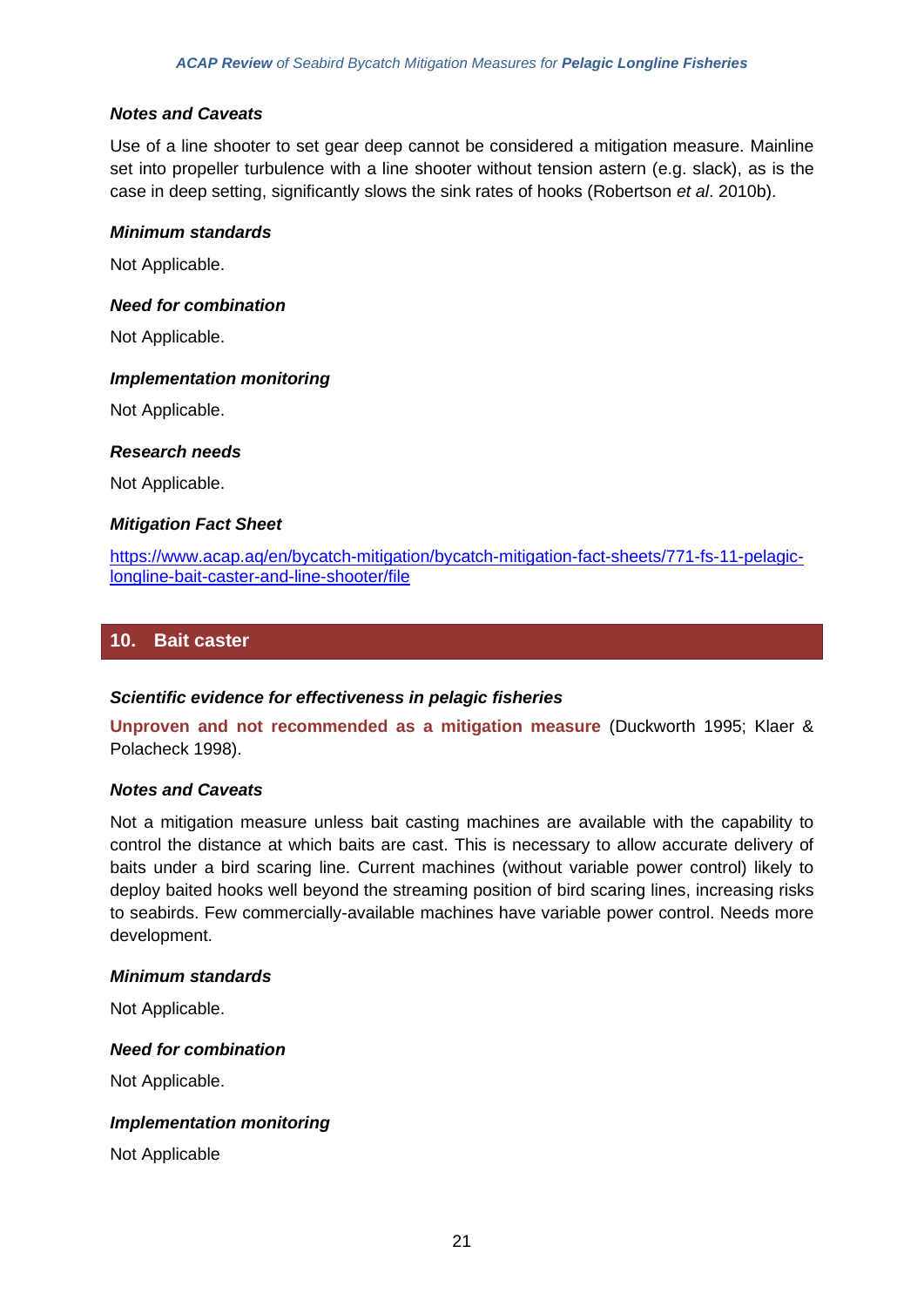### *Research needs*

Develop (and implement) casting machine with a variable power control.

### *Mitigation Fact Sheet*

[https://www.acap.aq/en/bycatch-mitigation/bycatch-mitigation-fact-sheets/771-fs-11-pelagic](https://www.acap.aq/en/bycatch-mitigation/bycatch-mitigation-fact-sheets/771-fs-11-pelagic-longline-bait-caster-and-line-shooter/file)[longline-bait-caster-and-line-shooter/file](https://www.acap.aq/en/bycatch-mitigation/bycatch-mitigation-fact-sheets/771-fs-11-pelagic-longline-bait-caster-and-line-shooter/file)

# **11. Underwater setting chute**

### *Scientific evidence for effectiveness in pelagic fisheries*

**Unproven and not recommended as a mitigation measure** (Brothers 1991; Boggs 2001; Gilman *et al*. 2003a; Gilman *et al*. 2003b; Sakai *et al*. 2004; Lawrence *et al*. 2006).

### *Notes and Caveats*

In pelagic fisheries, existing equipment is not yet sturdy enough for large vessels in rough seas. Problems with malfunctions and performance inconsistencies have been reported (e.g. Gilman *et al*. 2003a, and Australian trials cited in Baker & Wise 2005).

### *Minimum standards*

Not yet established

### *Need for combination*

Not recommended for general application at this time.

#### *Implementation monitoring*

Not Applicable.

### *Research needs*

Design problems to overcome.

# **12. Strategic offal discharge**

### *Scientific evidence for effectiveness in pelagic fisheries*

**Unproven and not recommended as a primary mitigation measure in pelagic longline fisheries, but should be considered good practice** (McNamara *et al*. 1999; Cherel *et al*. 1996).

#### *Notes and Caveats*

This should be considered a supplementary measure (i.e. used in addition to primary best practice mitigation measures). Offal attracts birds to vessels, and also conditions birds to attend vessels. Where practical, the discharge of offal should be eliminated or restricted to periods when not setting or hauling. Strategic discharge during line setting (dumping of homogenised offal to the side of the vessel during setting to attract birds to this area and away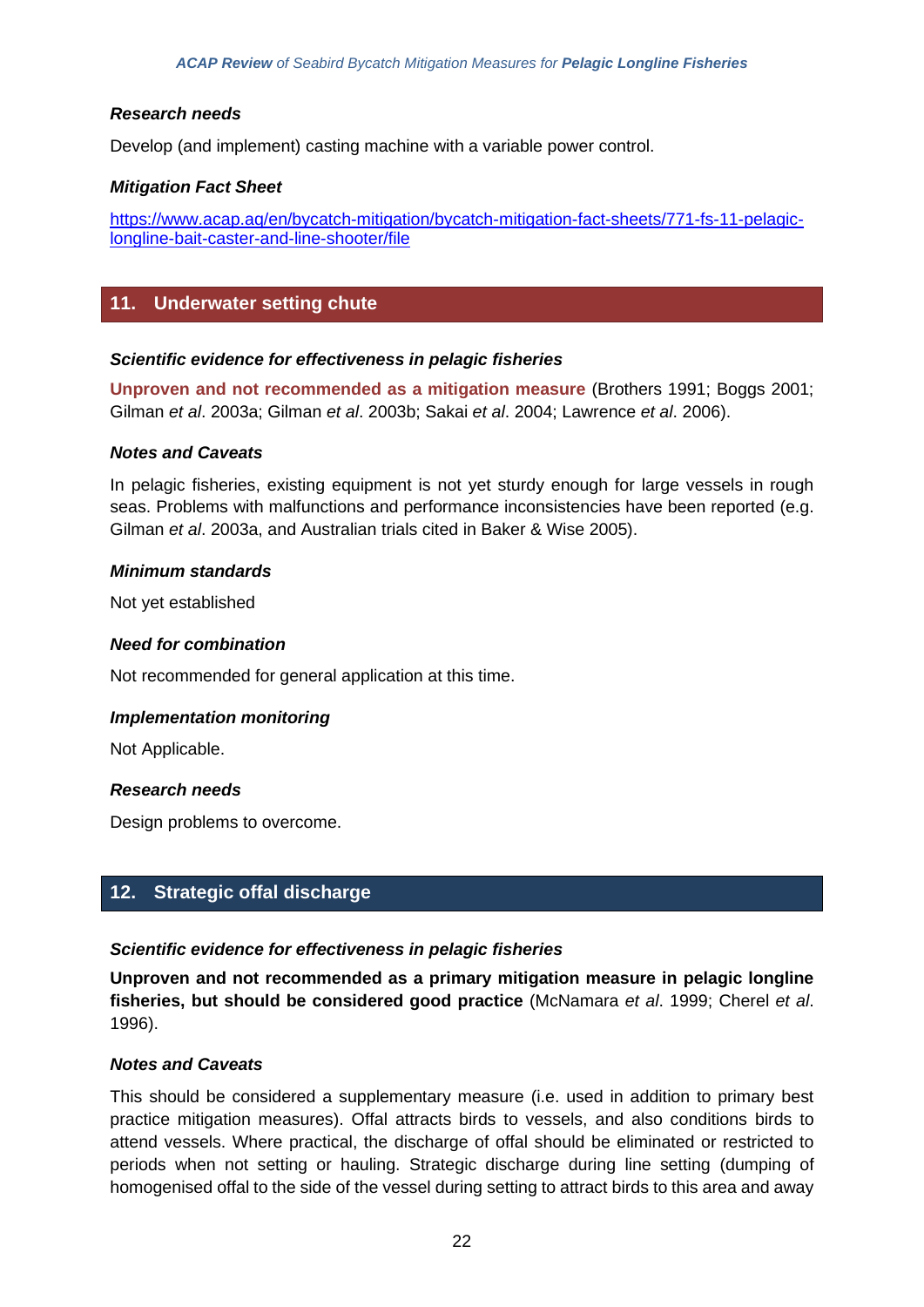from the baited hooks, Cherel *et al.* 1996) can increase interactions and should be discouraged. Offal retention and/or incineration may be impractical on small vessels.

### *Minimum standards*

Not yet established for pelagic fisheries. In the Convention on the Conservation of Antarctic Marine Living Resources (CCAMLR), discharge of offal is prohibited during line setting for demersal longline fisheries. During line hauling, storage of waste is encouraged, and if discharged must be discharged on the opposite side of the vessel to the hauling bay.

### *Need for combination*

Must be combined with other measures.

### *Implementation monitoring*

Requires offal discharge practices and events to be monitored by fisheries observers or video surveillance.

### *Research needs*

Further information needed on opportunities and constraints for the application of offal management in pelagic fisheries (short and long term).

### **13. Live bait**

### *Scientific evidence for effectiveness in pelagic fisheries*

**Not recommended, as use of live bait may lead to increased rates of seabird bycatch** (Robertson *et al*. 2010a; Trebilco *et al*. 2010).

#### *Notes and Caveats*

Live fish bait sinks significantly slower than dead bait (fish and squid), increasing the exposure of baits to seabirds. Use of live bait is associated with higher seabird bycatch rates.

#### *Minimum standards*

Not Applicable.

#### *Need for combination*

Not Applicable.

### *Implementation monitoring*

Not Applicable.

### *Research needs*

Not Applicable.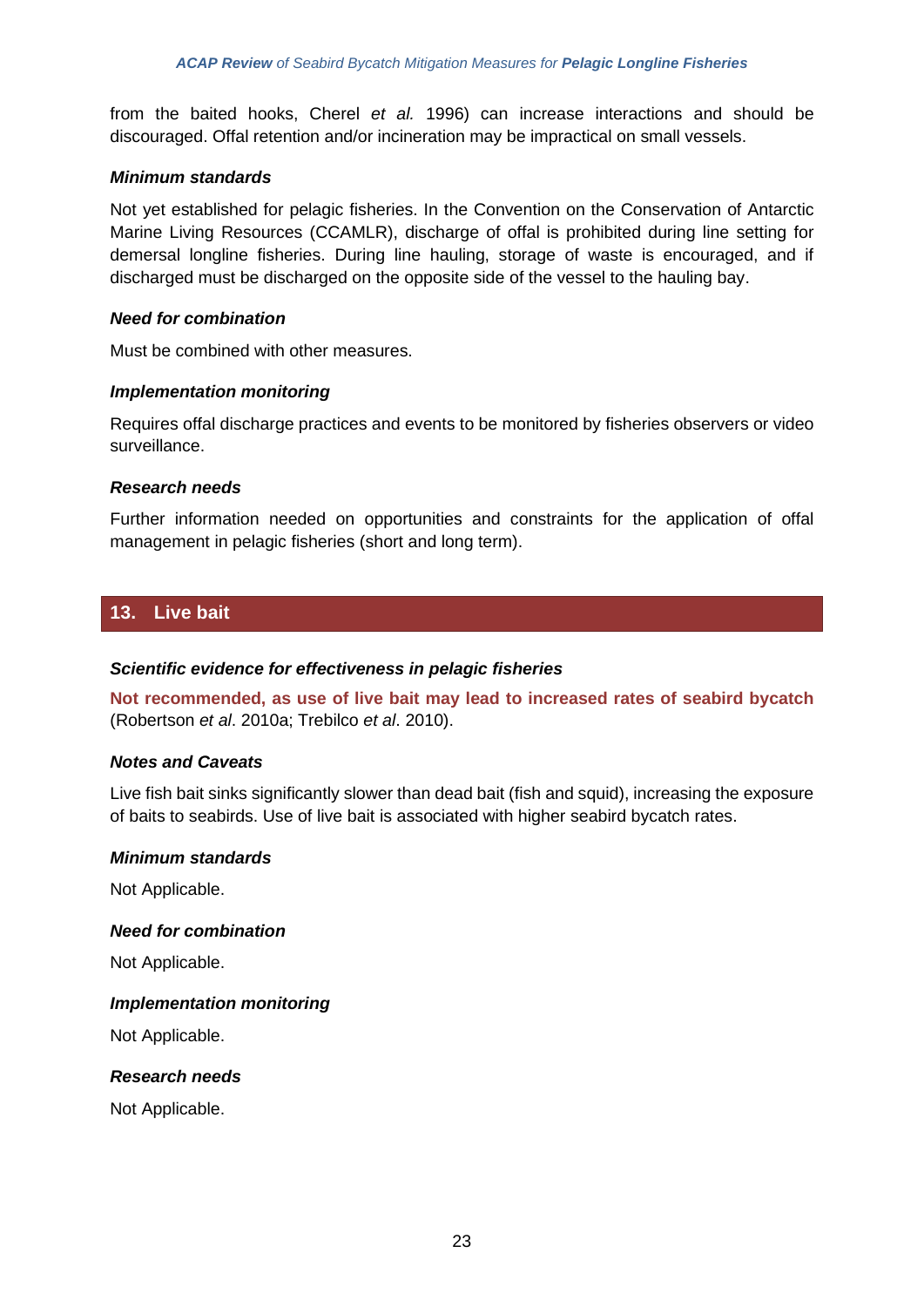# **14. Bait thaw status – use of thawed baits rather than frozen baits**

### *Scientific evidence for effectiveness in pelagic fisheries*

**Unproven and not recommended as a primary mitigation measure** (Brothers 1991; Duckworth 1995; Klaer & Polacheck 1998; Brothers *et al*.1999; Robertson & van den Hoff 2010).

#### *Notes and Caveats*

Thawed baits are believed to sink faster than frozen baits. However, Robertson & van den Hoff (2010) concluded that the bait thaw status has no practical bearing on seabird mortality in pelagic fisheries. Baits cannot be separated from others in frozen blocks of bait, and hooks cannot be inserted into baits unless they are partially thawed (it is not practical for fishers to use fully frozen baits). Partially thawed baits sink at similar rates to fully thawed baits.

#### *Minimum standards*

Not Applicable.

### *Need for combination*

Not Applicable.

### *Implementation monitoring*

Not Applicable.

#### *Research needs*

Not Applicable.

# **15. Haul Mitigation**

### *Scientific evidence for effectiveness in pelagic fisheries*

Strategies to reduce seabird hooking during the haul have yet to be developed and properly tested for pelagic longline fisheries.

### *Notes and Caveats*

The development and testing of seabird bycatch mitigation measures in pelagic longline fisheries has focussed almost exclusively on how to minimise or prevent bycatch during setting operations. Although some measures, such as Bird Curtains, have been designed and tested in demersal longline fisheries to reduce the incidence of haul captures, these methods are not directly transferable to pelagic longline fisheries.

#### *Need for combination*

No information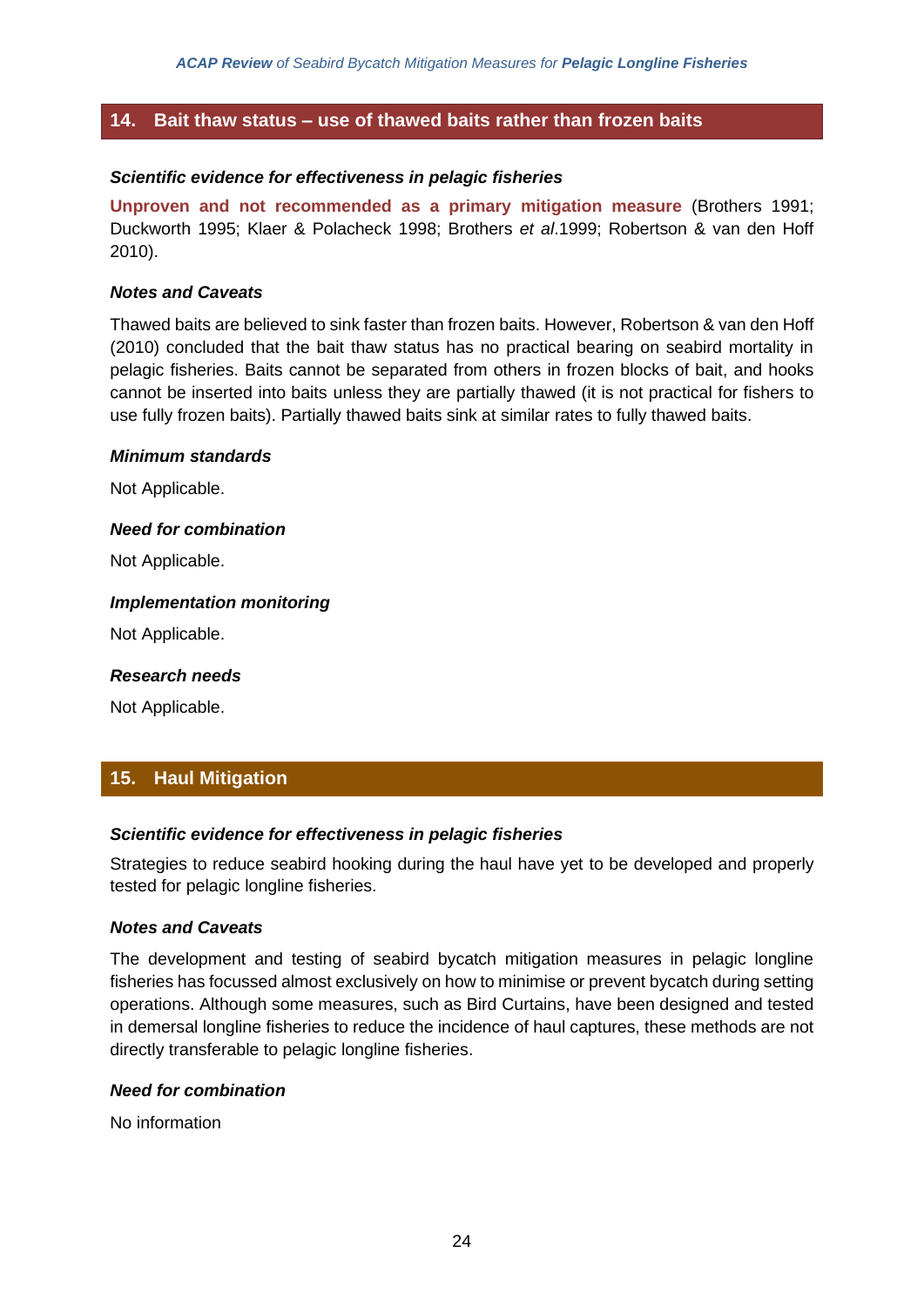### *Research needs*

Developing methods that minimize seabird hooking during line hauling in pelagic longline fisheries remains an urgent research priority.

### *Minimum standards*

No information

### *Implementation monitoring*

No information

### *Mitigation Fact Sheet*

Note that this fact sheet is directed mostly at haul mitigation in demersal longline fisheries, and is not directly applicable to pelagic longline fisheries.

[https://www.acap.aq/en/bycatch-mitigation/bycatch-mitigation-fact-sheets/1907-fs-12](https://www.acap.aq/en/bycatch-mitigation/bycatch-mitigation-fact-sheets/1907-fs-12-demersal-pelagic-longline-haul-mitigation/file) [demersal-pelagic-longline-haul-mitigation/file](https://www.acap.aq/en/bycatch-mitigation/bycatch-mitigation-fact-sheets/1907-fs-12-demersal-pelagic-longline-haul-mitigation/file)

# **16. Lasers**

### *Scientific evidence for effectiveness in pelagic longline fisheries*

**Unproven and not recommended, bird welfare issues need to be addressed.** Preliminary research using lasers in a North Pacific trawl fishery did not show a detectable response in daylight hours, and that reactions to the laser at night varied between species, and whether the seabirds were feeding in the offal plume or following the vessel (Melvin *et al.* 2016).

#### *Notes and Caveats*

There are ongoing concerns about the safety (to both birds and humans) and efficacy of laser technology as a seabird bycatch mitigation tool.

#### *Minimum standards*

Not Applicable.

#### *Need for combination*

Not Applicable.

### *Implementation monitoring*

Not Applicable.

### *Research needs*

Bird welfare issues must be addressed before further at-sea testing is progressed.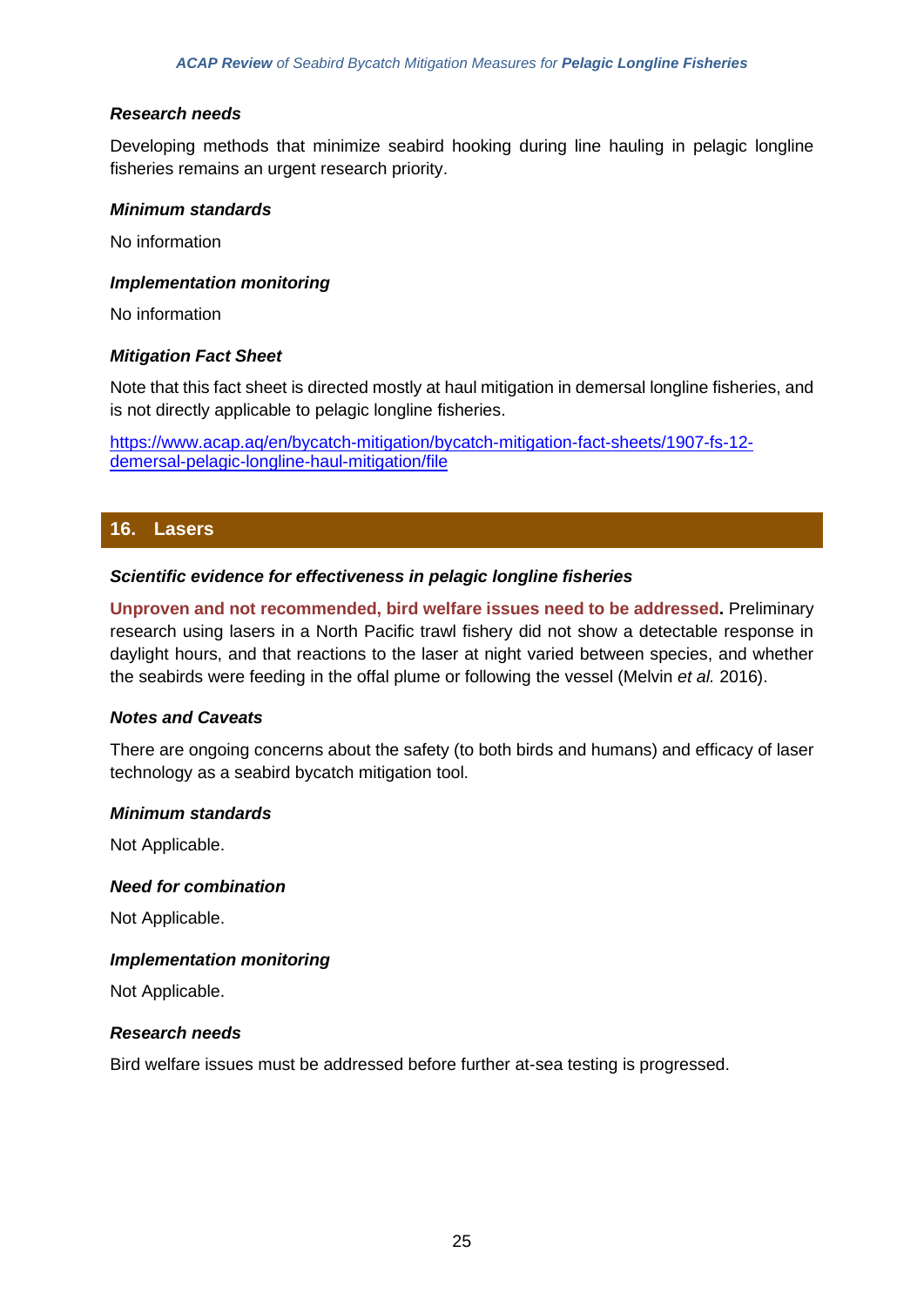# **REFERENCES**

- Anderson, S. and McArdle, B., 2002. Sink rate of baited hooks during deployment of a pelagic longline from a New Zealand fishing vessel. *New Zealand Journal of Marine and Freshwater Research* **36**: 185–195.
- ATF, 2011. Developments in experimental mitigation research Pelagic longline fisheries in Brazil, South Africa and Uruguay. Agreement on the Conservation of Albatrosses and Petrels, Fourth Meeting of the Seabird Bycatch Working Group, Guayaquil, Ecuador, 22 - 24 August 2011, [SBWG4 Doc 09.](https://www.acap.aq/en/working-groups/seabird-bycatch-working-group/seabird-bycatch-wg-meeting-4/sbwg4-meeting-documents/1334-sbwg-4-doc-09-pelagic-ll-fisheries-in-brazil-rsa-uruguay/file)
- Baker, G.B., Candy, S.G. and Rollinson D., 2016. Efficacy of the 'Smart Tuna Hook' in reducing bycatch of seabirds in the South African Pelagic Longline Fishery. Abstract only. Agreement on the Conservation of Albatrosses and Petrels, Seventh Meeting of the Seabird Bycatch Working Group, 2 - 4 May 2016, La Serena, Chile, [SBWG7 Inf 07.](https://www.acap.aq/en/working-groups/seabird-bycatch-working-group/seabird-bycatch-wg-meeting-7/sbwg7-information-papers/2719-sbwg7-inf-07-efficacy-of-the-smart-tuna-hook-in-reducing-bycatch-of-seabirds-in-the-south-african-pelagic-longline-fishery/file)
- Baker, G.B. and Wise, B.S., 2005. The impact of pelagic longline fishing on the flesh-footed shearwater *Puffinus carneipes* in Eastern Australia. *Biological Conservation* **126**: 306– 316.
- Barrington, J.H.S., 2016a. 'Hook Pod' as best practice seabird bycatch mitigation in pelagic longline fisheries. Agreement on the Conservation of Albatrosses and Petrels, Seventh Meeting of the Seabird Bycatch Working Group, 2 - 4 May 2016, La Serena, Chile, [SBWG7 Doc 10.](https://www.acap.aq/en/working-groups/seabird-bycatch-working-group/seabird-bycatch-wg-meeting-7/sbwg7-meeting-documents/2691-sbwg7-doc-10-hook-pod-as-best-practice-seabird-bycatch-mitigation-in-pelagic-longline-fisheries/file)
- Barrington, J.H.S., 2016b. 'Smart Tuna Hook' as best practice seabird bycatch mitigation in pelagic longline fisheries. Agreement on the Conservation of Albatrosses and Petrels, Seventh Meeting of the Seabird Bycatch Working Group, 2 - 4 May 2016, La Serena, [SBWG7 Doc 09.](https://www.acap.aq/en/working-groups/seabird-bycatch-working-group/seabird-bycatch-wg-meeting-7/sbwg7-meeting-documents/2689-sbwg7-doc-09-smart-tuna-hook-as-best-practice-seabird-bycatch-mitigation-in-pelagic-longline-fisheries/file)
- Barrington, J.H.S., Robertson, G. and Candy S.G., 2016. Categorising branch line weighting for pelagic longline fishing according to sink rates. Agreement on the Conservation of Albatrosses and Petrels, Seventh Meeting of the Seabird Bycatch Working Group, 2 - 4 May 2016, La Serena, Chile, [SBWG7 Doc 07.](https://www.acap.aq/en/working-groups/seabird-bycatch-working-group/seabird-bycatch-wg-meeting-7/sbwg7-meeting-documents/2686-sbwg7-doc-07-categorising-branch-line-weighting-for-pelagic-longline-fishing-according-to-sink-rates/file)
- Barrington, J.H.S., 2021. Underwater Bait Setting as best practice seabird bycatch mitigation in pelagic longline fisheries. Agreement on the Conservation of Albatrosses and Petrels, Tenth Meeting of the Seabird Bycatch Working Group, virtual meeting, 17–19 August 2021, [SBWG10 Doc 12.](https://www.acap.aq/working-groups/seabird-bycatch-working-group/sbwg-10/sbwg10-meeting-documents/3791-sbwg10-doc-12-underwater-bait-setting-as-best-practice-summary/file)
- Boggs, C.H., 2001. Deterring albatrosses from contacting baits during swordfish longline sets. In: Melvin, E. and Parrish, J.K. (Eds.), *Seabird Bycatch: Trends, Roadblocks and Solutions*. University of Alaska Sea Grant, Fairbanks, Alaska, pp. 79–94.
- Brothers, N.P., 1991. Approaches to reducing albatross mortality and associated bait loss in the Japanese long-line fishery. *Biological Conservation* **55**: 255–268.
- Brothers, N. and Gilman, E., 2006. Technical assistance for Hawaii-based pelagic longline vessels to modify deck design and fishing practices to side set. Prepared for the National Marine Fisheries Service, Pacific Islands Regional Office, Blue Ocean Institute, September 2006.
- Brothers, N., Gales, R. and Reid, T., 1999. The influence of environmental variables and mitigation measures on seabird catch rates in the Japanese tuna longline fishery within the Australian Fishing Zone 1991-1995. *Biological Conservation* **88**: 85–101.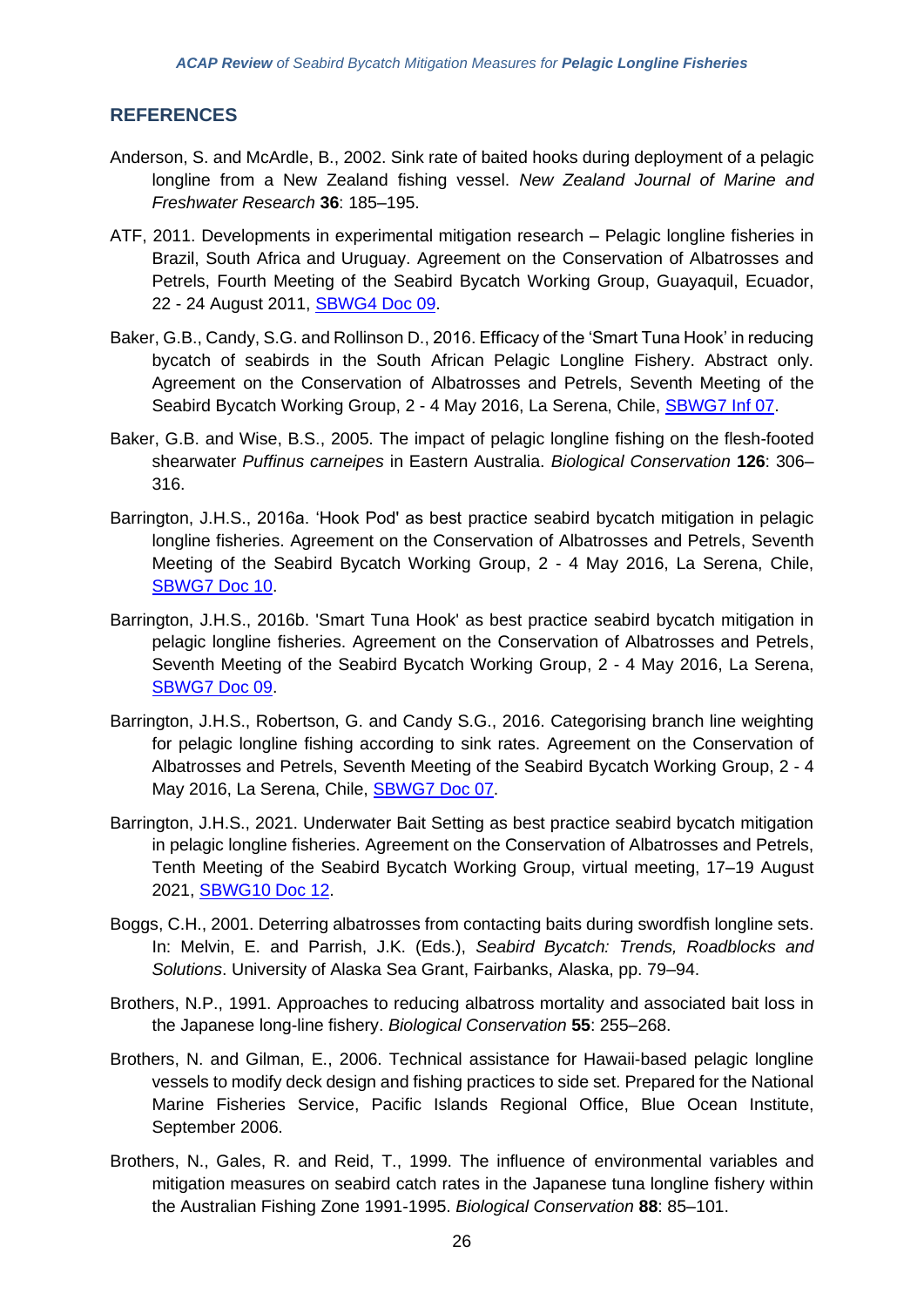- Brothers, N., Gales, R. and Reid, T., 2001. The effect of line weighting on the sink rate of pelagic tuna longline hooks, and its potential for minimising seabird mortalities. CCSBT-ERS/0111/53.
- CCAMLR, 2002. Report of the working group on fish stock assessment. Report of the twentyfirst meeting of the Scientific Committee of the Commission for the Conservation of Marine Living Resources. Commission for the Conservation of Antarctic Marine Living Resources, Hobart.
- Cherel, Y., Weimerskirch, H. and Duhamel, G., 1996. Interactions between longline vessels and seabirds in Kerguelen waters and a method to reduce seabird mortality. *Biological Conservation* **75**: 63–70.
- Claudino dos Santos, R.C., Silva-Costa, A., Sant'Ana, R., Gianuca, D., Yates, O., Marques, C. and Neves, T., 2016. Comparative trials of Lumo Leads and traditional line weighting in the Brazilian pelagic longline fishery. Abstract only. Agreement on the Conservation of Albatrosses and Petrels, Seventh Meeting of the Seabird Bycatch Working Group, 2 - 4 May 2016, La Serena, Chile, [SBWG7 Doc](https://www.acap.aq/en/working-groups/seabird-bycatch-working-group/seabird-bycatch-wg-meeting-7/sbwg7-meeting-documents/2697-sbwg7-doc-14-comparative-trails-of-lumo-leads-and-traditional-line-weighting-in-the-brazilian-pelagic-longline-fishery-summary-only/file) 14.
- Cocking, L.J., Double, M.C., Milburn, P.J. and Brando, V.E., 2008. Seabird bycatch mitigation and blue-dyed bait: A spectral and experimental assessment. Biological Conservation, 14: 1354–1364.
- Domingo, A., Jiménez, S., Abreu, M., Forselledo, R. and Yates, O., 2017. Effectiveness of tori line use to reduce seabird bycatch in pelagic longline fishing. *PLoS ONE* **12**: e0184465.
- Duckworth, K., 1995. Analysis of factors which influence seabird bycatch in the Japanese southern bluefin tuna longline fishery in New Zealand waters, 1989–1993. New Zealand Fisheries Assessment Research Document 95/26.
- Gales, R., Brothers, N. and Reid, T., 1998. Seabird mortality in the Japanese tuna longline fishery around Australia, 1988-1995. *Biological Conservation* **86**: 37–56.
- Gianuca, D., Canani, G., Silva-Costa, A., Milbratz, S., & Neves, T., 2021. Trialling the new Hookpod-mini, which releases the hook at 20 m depth, in pelagic longline fisheries off southern Brazil. Agreement on the Conservation of Albatrosses and Petrels, Tenth Meeting of Seabird Bycatch Working Group, virtual meeting, 17–19 August 2021, [SBWG10 Inf 16.](https://www.acap.aq/working-groups/seabird-bycatch-working-group/sbwg-10/sbwg10-information-papers/3867-sbwg10-inf-16-hookpod-mini-configured-to-open-at-20-m-depth-in-southern-brazil/file)
- Gianuca, D., Peppes, F., César, J., Marques, C., Neves, T., 2011. The effect of leaded swivel position and light toriline on bird attack rates in Brazilian pelagic longline. Agreement on the Conservation of Albatrosses and Petrels, Fourth Meeting of the Seabird Bycatch Working Group, Guayaquil, Ecuador, 22–24 August 2011, SBWG-4 Doc 40 Rev1.
- Gianuca, D., Peppes, F.V., César, J.H., Sant'Ana, R. and Neves, T., 2013. Do leaded swivels close to hooks affect the catch rate of target species in pelagic longline? A preliminary study of southern Brazilian fleet. Agreement on the Conservation of Albatrosses and Petrels, Fifth Meeting of the Seabird Bycatch Working Group, La Rochelle, France, 1 - 3 May 2013, [SBWG5 Doc 33.](https://www.acap.aq/en/working-groups/seabird-bycatch-working-group/seabird-bycatch-wg-meeting-5/2055-sbwg5-doc-33-do-leaded-swivels-close-to-hooks-affect-the-catch-rate-of-target-species-in-pelagic-longline/file)
- Gilman, E., Boggs, C. and Brothers, N., 2003a. Performance assessment of an underwater setting chute to mitigate seabird bycatch in the Hawaii pelagic longline tuna fishery. *Ocean and Coastal Management* **46**: 985–1010.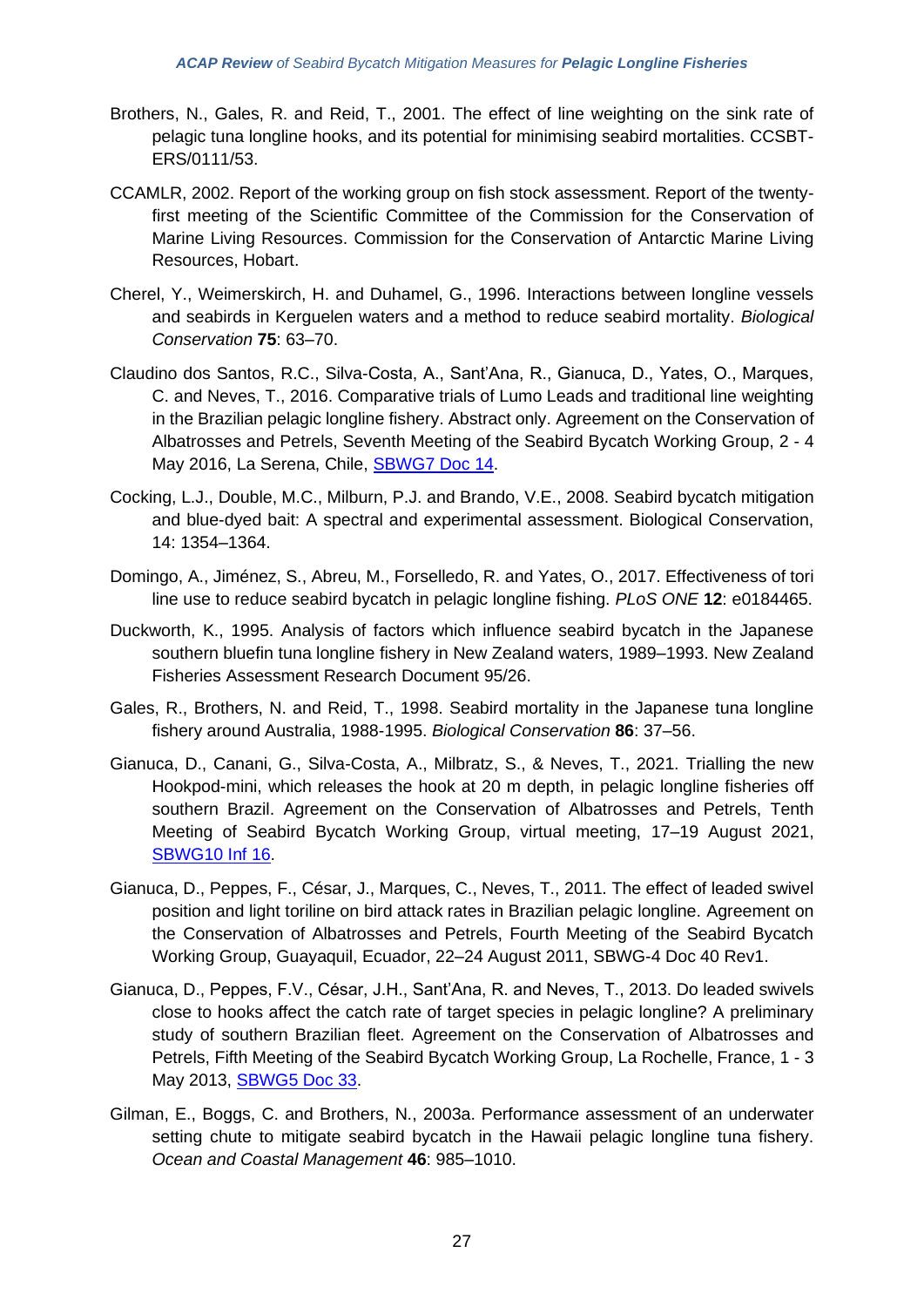- Gilman, E., Brothers, N., Kobayashi, D.R., Martin, S., Cook, J., Ray, J., Ching, G. and Woods, B., 2003b. Performance assessment of underwater setting chutes, side setting, and bluedyed bait to minimise seabird mortality in Hawaii longline tuna and swordfish fisheries. Final report. Western Pacific Regional Fishery Management Council. Honolulu, Hawaii, USA. 42 p.
- Gilman, E., Brothers, N. and Kobayashi, D., 2005. Principles and approaches to abate seabird bycatch in longline fisheries. *Fish and Fisheries* **6**: 35–49.
- Goad, D. and Debski, I., 2017. Bird-scaring line designs for small longline vessels. Agreement on the Conservation of Albatrosses and Petrels, Eighth Meeting of the Seabird Bycatch Working Group, Wellington, New Zealand, 4 - 6 September 2017, [SBWG8 Doc 12.](https://www.acap.aq/en/working-groups/seabird-bycatch-working-group/seabird-bycatch-wg-meeting-8/sbwg8-meeting-documents/2904-sbwg8-doc-12-bird-scaring-line-designs-for-small-longline-vessels/file)
- Goad, D., Debski, I. and Potts, J., 2019. Hookpod-mini: a smaller potential solution to mitigate seabird bycatch in pelagic longline fisheries. *Endang Species Res* **39**: 1–8.
- Hu, F., Shiga, M., Yokota, K., Shiode, D., Tokai, T., Sakai, H. and Arimoto, T., 2005. Effects of specifications of branch line on sinking characteristics of hooks in Japanese tuna longline. *Nippon Suisan Gakkaishi* **71**: 33–38.
- Imber, M.J., 1994. Report on a tuna long-lining fishing voyage aboard Southern Venture to observe seabird by-catch problems. Science & Research Series 65. Department of Conservation, Wellington, New Zealand.
- Jiménez, S., Domingo, A. and Brazeiro, A., 2009. Seabird bycatch in the Southwest Atlantic: Interaction with the Uruguayan pelagic longline fishery. *Polar Biology* **32**: 187–196.
- Jiménez, S., Domingo, A., Abreu, M., Forselledo, R. and Pons, M., 2013. Effect of reduced distance between the hook and weight in pelagic longline branchlines on seabird attack and bycatch rates and on the catch of target species. Agreement on the Conservation of Albatrosses and Petrels, Fifth Meeting of the Seabird Bycatch Working Group. La Rochelle, France, 1 - 3 May 2013, [SBWG5 Doc 49.](https://www.acap.aq/en/working-groups/seabird-bycatch-working-group/seabird-bycatch-wg-meeting-5/2065-sbwg5-doc-49-effect-of-reduced-distance-between-the-hook-and-weight-in-pelagic-longline-branchlines-on-seabird-attack-and-bycatch-rates-and-on-the-catch-of-target-species/file)
- Jiménez, S., Phillips, R.A., Brazeiro, A., Defeo, O. and Domingo, A., 2014. Bycatch of great albatrosses in pelagic longline fisheries in the southwest Atlantic: Contributing factors and implications for management. *Biological Conservation* **171**: 9–20.
- Jiménez, S., Forselledo, R. and Domingo, A., 2017. Effect of reduced distance between the hook and weight in pelagic longline branch-lines on seabird attack and bycatch rates and on the catch of target species. Abstract only. Agreement on the Conservation of Albatrosses and Petrels, Eighth Meeting of the Seabird Bycatch Working Group, 4 - 6 September 2017, Wellington, New Zealand, **SBWG8 Inf 27 Rev 1.**
- Jiménez, S., Domingo, A., Forselledo, R., Sullivan, B.J., Yates, O., 2019. Mitigating bycatch of threatened seabirds: the effectiveness of branch line weighting in pelagic longline fisheries. *Animal Conservation* **22**: 376–385.
- Jiménez, S., Domingo, A., Winker, H., Parker, D., Gianuca, D., Neves, T., Coelho, R., Kerwath, S., 2020. Towards mitigation of seabird bycatch: Large-scale effectiveness of night setting and Tori lines across multiple pelagic longline fleets. *Biological Conservation* **247**: 108642.
- Klaer, N. and Polacheck, T., 1998. The influence of environmental factors and mitigation measures on by-catch rates of seabirds by Japanese longline fishing vessels in the Australian region. *Emu* **98**: 305–316.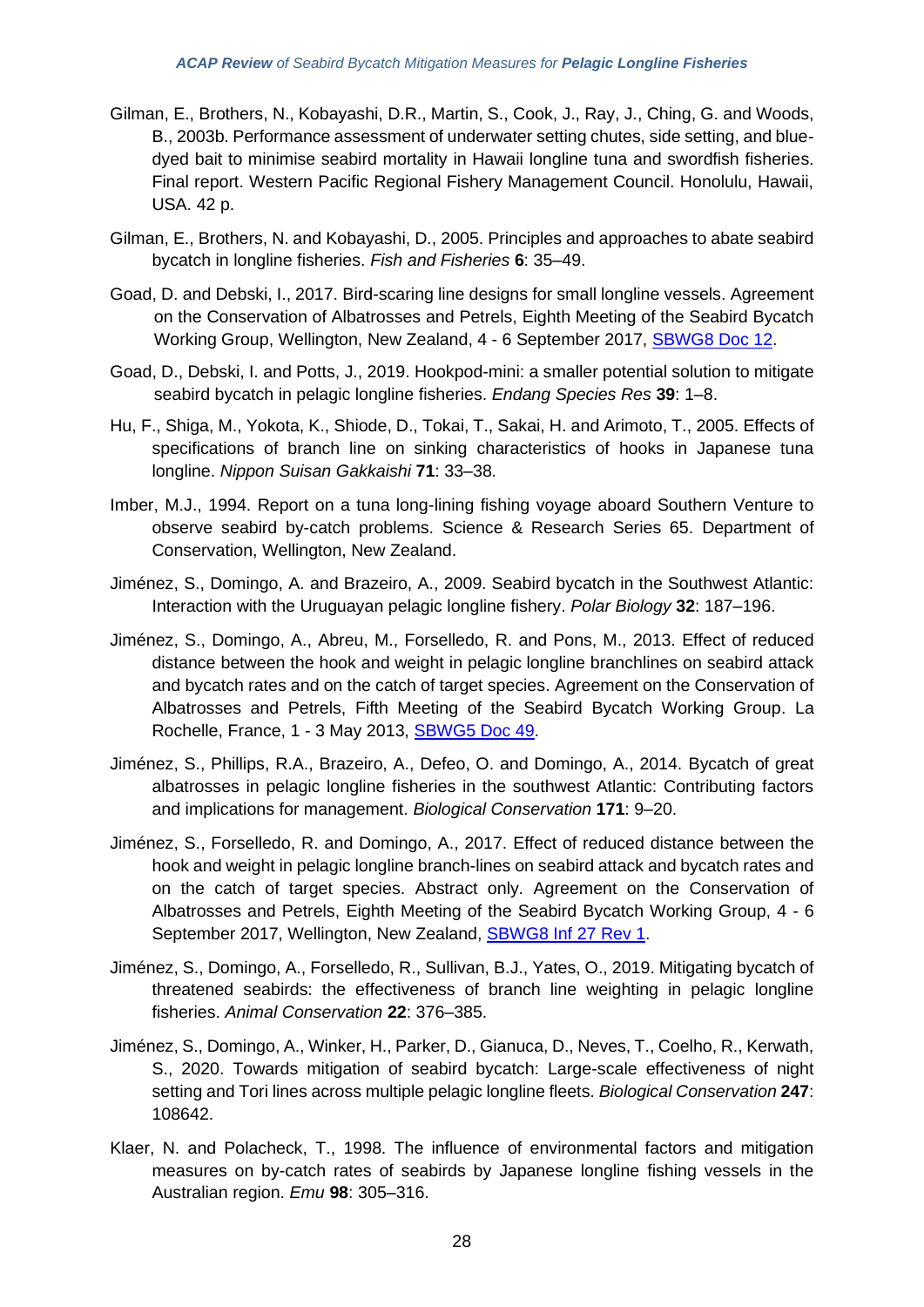- Lawrence, E., Wise, B., Bromhead, D., Hindmarsh, S., Barry, S., Bensley, N. and Findlay, J., 2006. Analyses of AFMA seabird mitigation trials – 2001 to 2004. Bureau of Rural Sciences. Canberra.
- Lydon, G. and Starr, P., 2005. Effect of blue dyed bait on incidental seabird mortalities and fish catch rates on a commercial longliner fishing off East Cape, New Zealand. Unpublished Conservation Services Programme Report, Department of Conservation, New Zealand. 12 pp.
- McNamara, B., Torre, L. and Kaaialii, G., 1999. Hawaii longline seabird mortality mitigation project. Western Pacific Regional Fishery Management Council, Honolulu, Hawaii, USA.
- Melvin, E.F., 2003. Streamer lines to reduce seabird bycatch in longline fisheries. Washington Sea Grant Program, WSG-AS 00-33.
- Melvin, E. F., Sullivan, B., Robertson, G. and Wienecke, B., 2004. A review of the effectiveness of streamer lines as a seabird bycatch mitigation technique in longline fisheries and CCAMLR streamer line requirements. *CCAMLR Science* **11**: 189–201.
- Melvin, E.F., Guy, T.J. and Reid, L.B., 2010. Shrink and Defend: A Comparison of Two Streamer Line designs in the 2009 South Africa Tuna Fishery. Agreement on the Conservation of Albatrosses and Petrels, Third Meeting of the Seabird Bycatch Working Group, Mar del Plata, Argentina, 8 - 9 April 2010, [SBWG3 Doc 13 Rev](https://www.acap.aq/en/working-groups/seabird-bycatch-working-group/seabird-bycatch-wg-meeting-3/sbwg3-meeting-documents/1303-sbwg-3-doc-13-rev1-melvin-et-al-shrink-and-defend/file) 1.
- Melvin, E.F., Guy, T.J. and Reid, L.B., 2011. Preliminary report of 2010 weighted branch line trials in the tuna joint venture fishery in the South African EEZ. Agreement on the Conservation of Albatrosses and Petrels, Fourth Meeting of the Seabird Bycatch Working Group, Guayaquil, Ecuador, 22 – 24 August 2011, [SBWG4 Doc 07.](https://www.acap.aq/en/working-groups/seabird-bycatch-working-group/seabird-bycatch-wg-meeting-4/sbwg4-meeting-documents/1333-sbwg-4-doc-07-weighted-branchline-trials-in-south-african-eez/file)
- Melvin, E.F., Guy, T.J. and Reid, L.B., 2013. Reducing seabird bycatch in the South African joint venture tuna fishery using bird-scaring lines, branch line weighting and nighttime setting of hooks. *Fisheries Research* **147**: 72-82.
- Melvin, E.F., Guy, T.J. and Reid, L.B., 2014. Best practice seabird bycatch mitigation for pelagic longline fisheries targeting tuna and related species. *Fisheries Research* **149**: 5-18.
- Melvin, E.F., Asher, W.E., Fernandez-Juricic, E. and Lim, A. 2016. Results of initial trials to determine if laser light can prevent seabird bycatch in North Pacific Fisheries. Agreement on the Conservation of Albatrosses and Petrels, Seventh Meeting of the Seabird Bycatch Working Group, La Serena, Chile, 2 - 4 May 2016, [SBWG7 Inf 12.](https://www.acap.aq/en/working-groups/seabird-bycatch-working-group/seabird-bycatch-wg-meeting-7/sbwg7-information-papers/2725-sbwg7-inf-12-results-of-initial-trials-to-determine-if-laser-light-can-prevent-seabird-bycatch-in-north-pacific-fisheries-summarry-only/file)
- Minami, H. and Kiyota, M., 2001. Effect of blue-dyed bait on reducing incidental take of seabirds. CCSBT-ERS/0111/61.
- Minami, H. and Kiyota, M., 2004. Effect of blue-dyed bait and tori-pole streamer on reduction of incidental take of seabirds in the Japanese southern bluefin tuna longline fisheries. CCSBT-ERS/0402/08.
- Ochi, D., Sato, N. and Minami, H., 2011. A comparison of two blue-dyed bait types for reducing incidental catch of seabirds in the experimental operations of the Japanese southern bluefin tuna longline. WCPFC-SC7/EB-WP-09.
- Ochi, D., Sato, N., Katsumata, N., Guy, T., Melvin, E.F. and Minami, H., 2013. At-sea experiment to evaluate the effectiveness of multiple mitigation measures on pelagic longline operation in western North Pacific. WCPFC-SC9/EB-WP-11.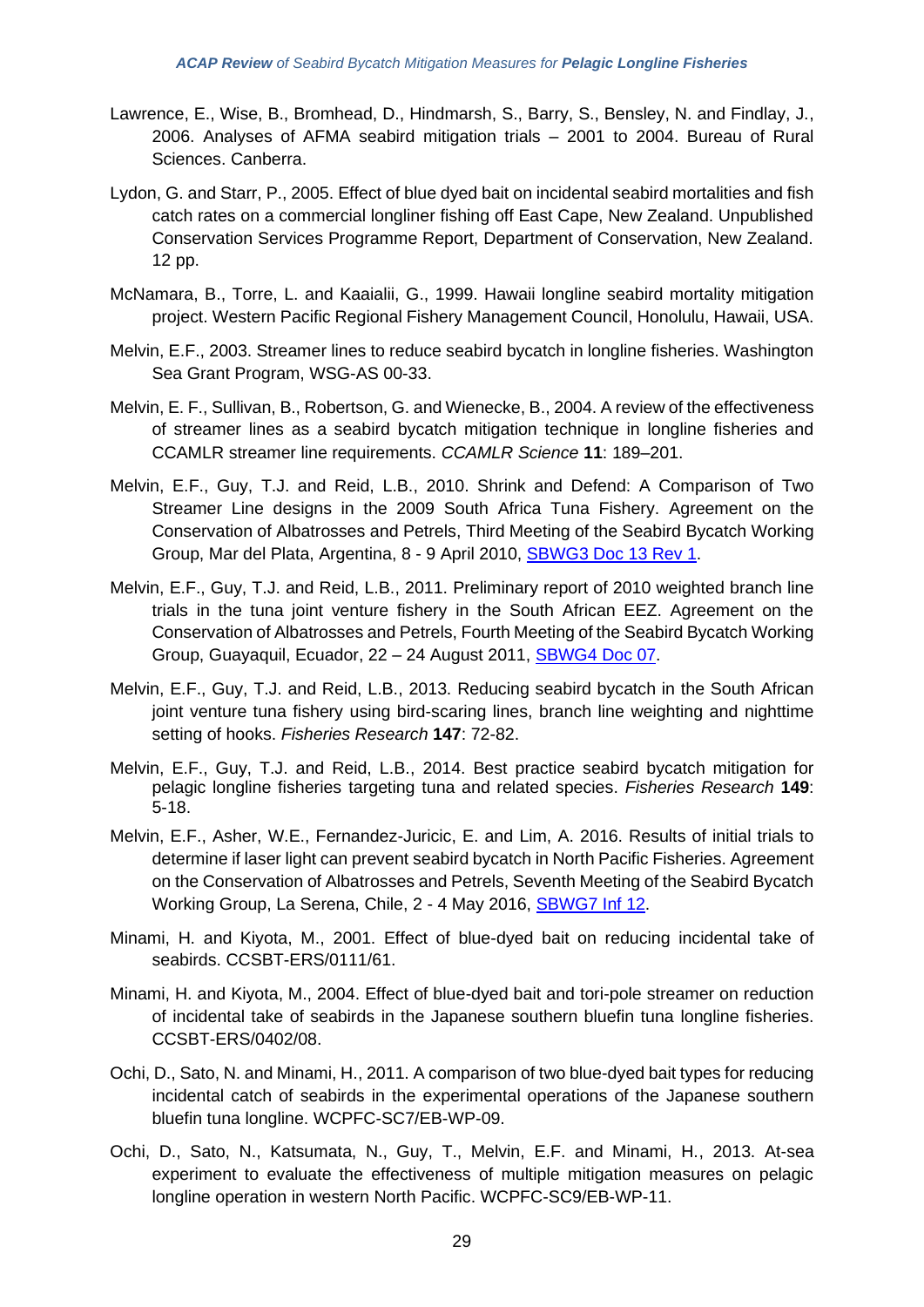- Robertson, G. and van den Hoff, J., 2010. Static water trials of the sink rates of baited hooks to improve understanding of sink rates estimated at sea. Agreement on the Conservation of Albatrosses and Petrels, Third Meeting of the Seabird Bycatch Working Group, Mar del Plata, Argentina, 8 - 9 April 2010, [SBWG3 Doc 31.](https://acap.aq/en/working-groups/seabird-bycatch-working-group/seabird-bycatch-wg-meeting-3/sbwg3-meeting-documents/1324-sbwg-3-doc-31-static-water-sink-rate-trials-to-improve-understanding-of-sink-rates-estimated-at-sea/file)
- Robertson, G., Ashworth, P., Ashworth, P., Carlyle, I. and Candy, S.G., 2015. The development and operational testing of an underwater bait setting system to prevent the mortality of albatrosses and petrels in pelagic longline fisheries. *Open Journal of Marine Science* **5**: 1-12.
- Robertson, G., Ashworth, P., Ashworth, P., Carlyle, I., Jiménez, S., Forselledo, R., Domingo, A. and Candy, S.G., 2018. Setting baited hooks by stealth (underwater) can prevent the mortality of albatrosses and petrels in pelagic fisheries. *Biological Conservation* **225**: 134-143.
- Robertson, G., Candy, S.G., Wienecke, B. and Lawton, K., 2010a. Experimental determinations of factors affecting the sink rates of baited hooks to minimize seabird mortality in pelagic longline fisheries. *Aquatic Conservation: Marine and Freshwater Ecosystems* **20**: 632-643.
- Robertson, G., Candy, S.G. and Wienecke, B., 2010b. Effect of line shooter and mainline tension on the sink rates of pelagic longlines and implications for seabird interactions. *Aquatic Conservation: Marine and Freshwater Ecosystems* **20**: 419-427.
- Robertson, G., Candy, S. and Hall, S., 2013. New branch line weighting regimes to reduce the risk of seabird mortality in pelagic longline fisheries without affecting fish catch. *Aquatic Conservation: Marine and Freshwater Ecosystems* **23**: 885-900.
- Sakai, H., Fuxiang, H. and Arimoto, T., 2004. Underwater setting device for preventing incidental catches of seabirds in tuna longline fishing, CCSBT-ERS/0402/Info06.
- Sakai, H., Hu, F., and Arimoto, T., 2001. Basic study on prevention of incidental catch of seabirds in tuna longline. CCSBT-ERS/0111/62.
- Santos, R.C., Silva-Costa, A., SantAna, R., Gianuca, D., Yates, O., Marques, C. and Neves, T., 2019. Improved line weighting reduces seabird bycatch without affecting fish catch in the Brazilian pelagic longline fishery. Aquatic Conservation: Marine and Freshwater Ecosystems **29**: 442-449
- Sato, N., Minami, H., Katsumata, N., Ochi, E. and Yokawa, K., 2013. Comparison of the effectiveness of paired and single tori lines for preventing bait attacks by seabirds and their bycatch in pelagic longline fisheries. *Fisheries Research* **140**: 14-19.
- Sullivan, B. and Barrington J.H.S, 2021. Hookpod-mini as best practice seabird bycatch mitigation in pelagic longline fisheries. Agreement on the Conservation of Albatrosses and Petrels, Tenth Meeting of the Seabird Bycatch Working Group, virtual meeting, 17– 19 August 2021, [SBWG10 Doc 13.](https://www.acap.aq/working-groups/seabird-bycatch-working-group/sbwg-10/sbwg10-meeting-documents/3792-sbwg10-doc-13-hookpod-mini-as-best-practice-summary/file)
- Sullivan, B.J., Kibel, B., Kibel, P., Yates, O., Potts, J.M., Ingham, B., Domingo, A., Gianuca, D., Jiménez, S., Lebepe, B., Maree, B.A., Neves, T., Peppes, F., Rasehlomi, T., Silva-Costa, A. and Wanless, R.M., 2018. At-sea trialling of the Hookpod: a 'one-stop' mitigation solution for seabird bycatch in pelagic longline fisheries. *Animal Conservation* **21**: 159–167.
- Trebilco, R., Gales, R., Lawrence, E., Alderman, R., Robertson, G. and Baker, G.B., 2010. Characterizing seabird bycatch in the eastern Australian tuna and billfish pelagic longline